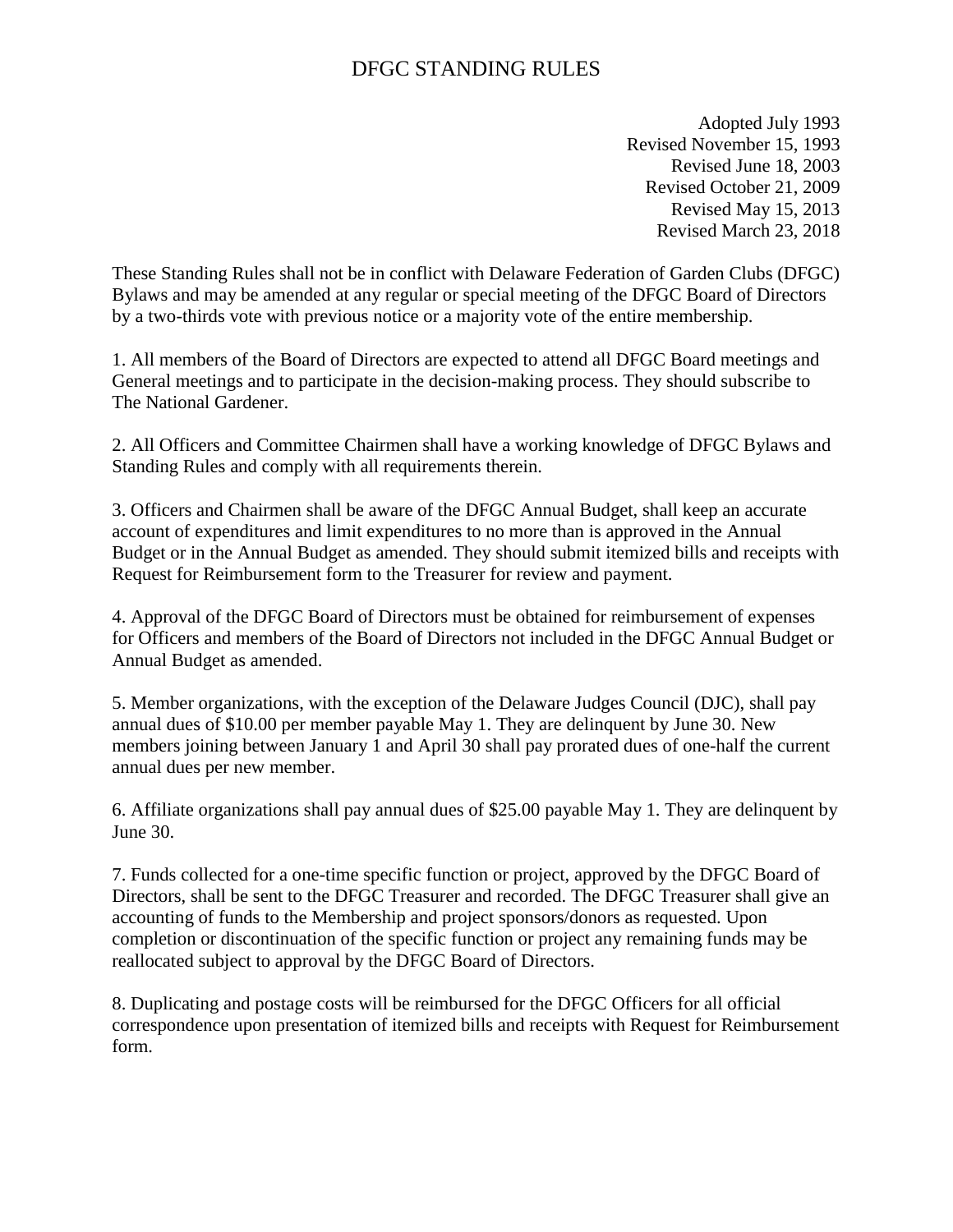9. Officers and Chairmen should keep their files current and pass them on to their successors immediately.

10. The DFGC logo is to be used only on stationery and on publications authorized by the DFGC President.

Information for Hostess Clubs for DFGC meetings:

11. Hostess clubs are responsible for:

a. Assigning a member who will serve as Registrar.

b. Providing name tags.

c. Manning the Registration Table at the meeting.

d. Providing table decorations that may be sold or disposed of in any way the club sees fit.

e. Providing funding for all necessary hostess materials and table decorations. f. Counting the luncheon receipts and giving the money, no later than the day of the luncheon, to the DFGC Treasurer, who is responsible for paying the facility bill. g. Luncheon reservations must be paid by check in advance. Paid luncheon reservations that are not canceled through the Registrar prior to the facility deadline will not be refunded. It is the responsibility of the person making the reservation to find another person to use the luncheon reservation in such cases.

h. DFGC will not be responsible for any unauthorized expenses.

12. Minutes, Newsletter and notices may be sent by electronic communications and/or postal mail.

13. The Membership list, the Presidents list of members and the DFGC Board of Directors list will not be released for any commercial use. Use of these lists by a non-profit organization requires approval by the Board of Directors. Unauthorized use of lists may result in termination of membership and/or legal action.

14. A National Garden Club, Inc. (NGC) Life membership will be presented by DFGC to the incoming President prior to installation at the April Meeting in odd-numbered years, provided the incoming President is not already a NGC Life Member.

15. A Central Atlantic Region (CAR-SGC) Life Membership will be presented by DFGC to the DFGC incoming President prior to installation at the annual meeting in odd-number years, provided the incoming President is not already a CAR-SGC Life Member.

16. A DFGC Life Membership will be presented by DFGC to the DFGC incoming President prior to installation at the Annual Meeting in odd-numbered years, provided the incoming President is not already a DFGC Life Member.

17. All Standing Committee Chairmen shall be a member of the DFGC Board of Directors and are expected to attend the DFGC General Meetings and DFGC Board Meetings.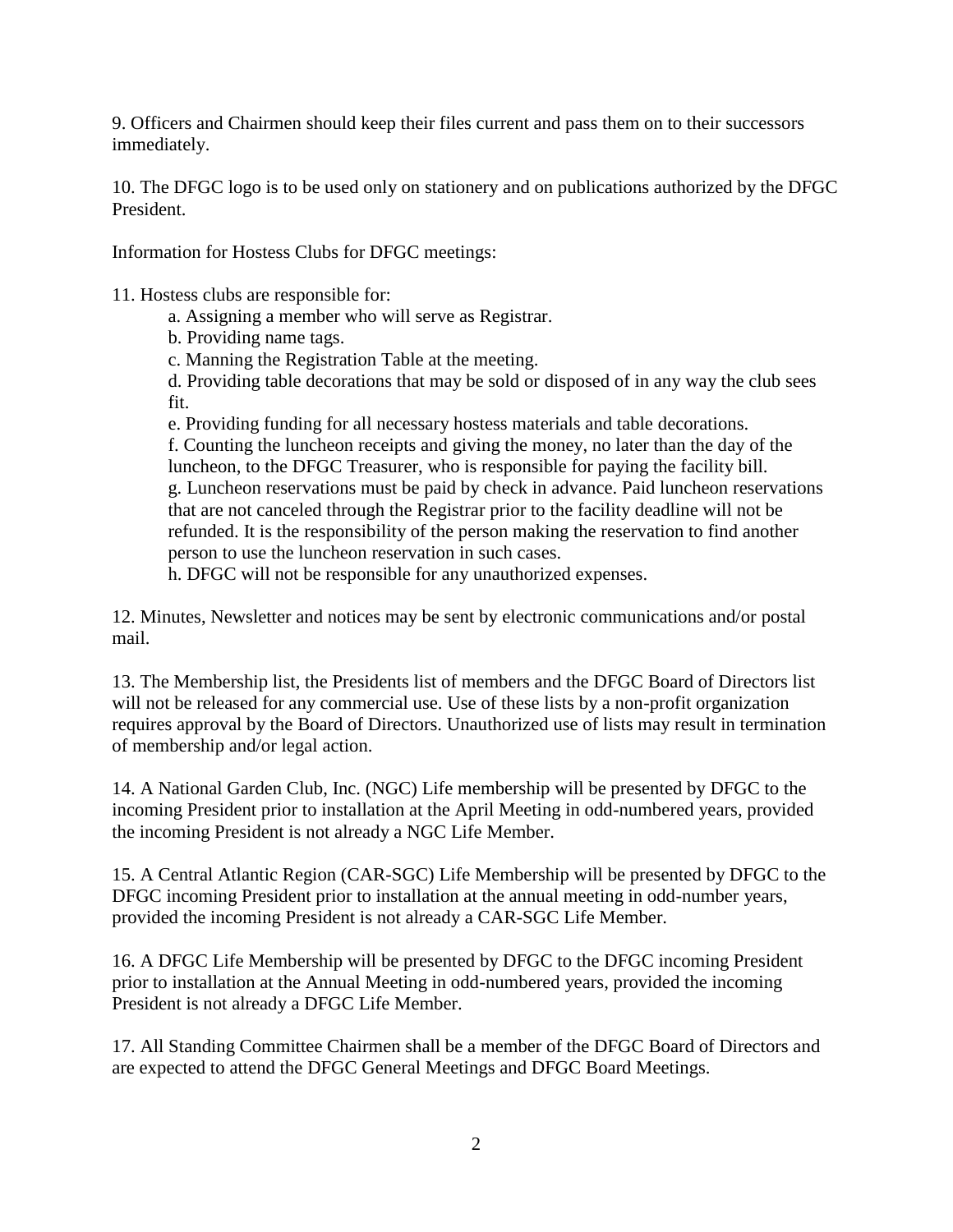18. All Committee Chairmen are responsible for the preparation of any necessary information for publicity releases coordinated by the DFGC Publicity Chairman.

19. All Committee Chairmen may be asked to submit an article for the Newsletter or the Website during each administration.

20. The DFGC shall provide an annual contribution to the CAR-SGC as determined by CAR-SGC Executive Committee and approved by the DFGC Board of Directors. A floral design and a monetary donation and/or gift item will be provided to the CAR-SGC Conference each year when requested. An educational exhibit will be supplied when requested.

21. Officers shall be elected for a term of two (2) years or until their successors are elected. Provided there is an elected successor, no officer shall serve more than one (1) term in the same office except for the Recording Secretary and the Treasurer, who may serve no more than three (3) consecutive terms.

22. All Committee Chairmen and Committee members are appointed for the term of the President. They may continue by reappointment or until their successors are appointed.

OFFICERS – DUTIES

Duties of President

1. Have a working knowledge of the Bylaws and Standing Rules of DFGC, CAR-SGC and NGC. Become familiar with current edition of Robert's Rules of Order Newly Revised on Parliamentary Procedure.

2. Assume the office after the Installation Meeting in odd numbered years.

3. Preside at all meetings of the DFGC and prepare an Agenda with a copy for the Recording Secretary and Parliamentarian for each meeting.

4. Appoint committee chairmen and external organization representatives. Appoint CAR-SGC Conference Chairman when hosting the Regional Conference with the approval of the DFGC Board. Be a member, ex officio, of all committees except the Nominating, Review, and CAR-SGC Conference Committees.

5. Appoint a Parliamentarian to assist on points of Parliamentary procedures as requested

6. Perform all duties that pertain to the office and serve as official representative of DFGC.

7. Be well informed about the aims and objectives of DFGC, CAR-SGC and NGC. Implement the directives of NGC and CAR-SGC by presenting them to the Board of Directors and DFGC for action.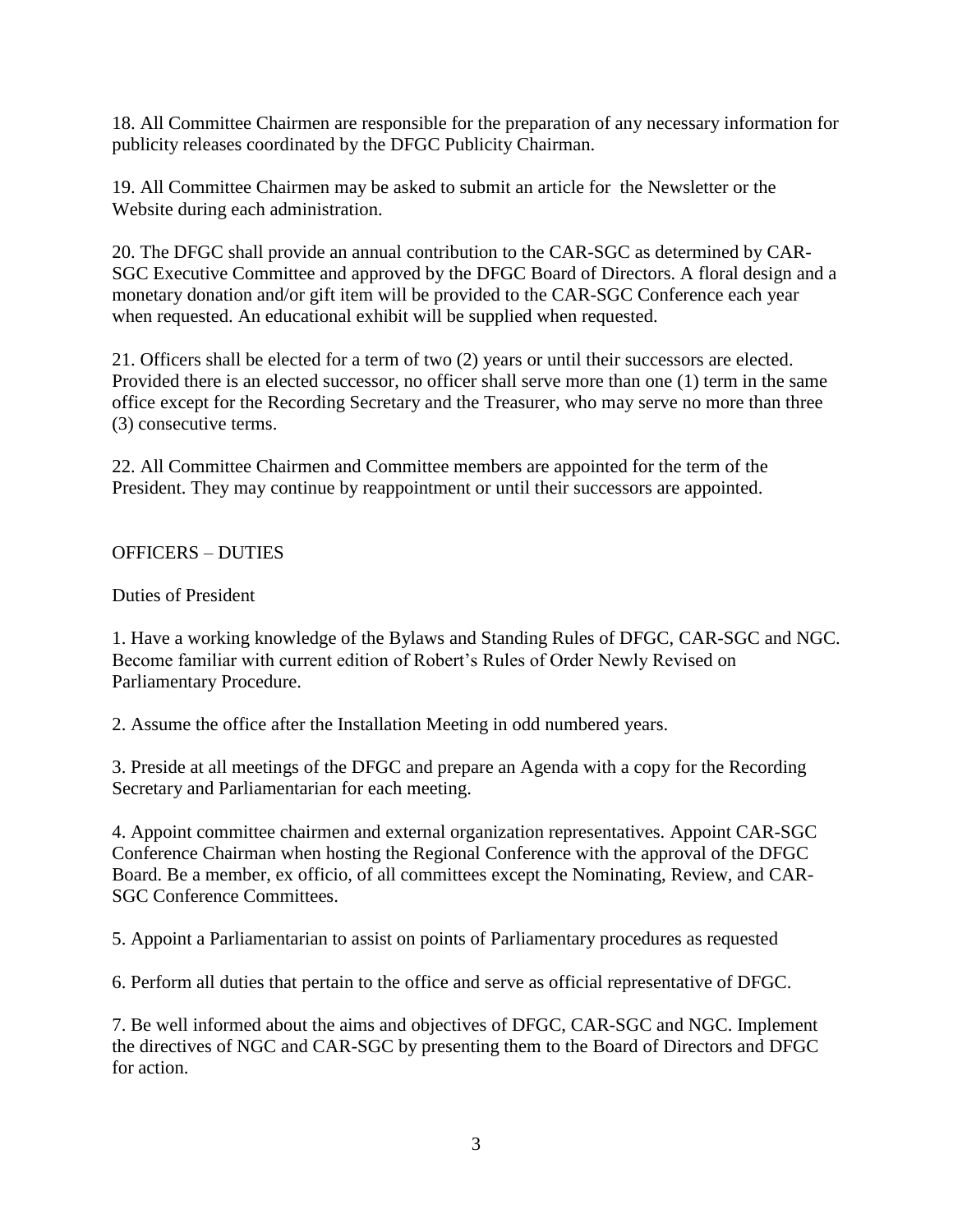8. Serve as a member of the NGC Board of Directors and the CAR-SGC Executive Committee. Attend the NGC Annual Convention, Fall Board Meeting, and the CAR-SGC Conference.

9. At least once during the administration, the President should invite the CAR-SGC Director and the NGC President to attend a DFGC meeting.

10. Call DFGC Board of Directors meetings in accordance with DFGC Bylaws.

11. Call Executive Committee meetings when necessary.

12. Give a report of the term's activities at the DFGC Biennial Meeting.

13. Write a message for each issue of the Newsletter.

14. List expenses such as postage, DFGC telephone calls, duplicating and other expenses on the Request for Reimbursement form and submit with receipts to the Treasurer for payment.

15. The DFGC President will be reimbursed for travel, meals, lodging and registration for the NGC Conventions, NGC Fall Board Meetings and the CAR-SGC Conferences to the extent provided in the Annual Budget or Annual Budget as amended.

16. NGC Convention registration fees will be offered to the DFGC immediate Former President in odd numbered years to the extent provided in the Annual Budget or Annual Budget as amended. Should the immediate Former President attend the Convention, the Former President shall give the DFGC reports and accept the Awards. The newly installed President shall be the official representative of DFGC.

17. Sign checks in the absence of the Treasurer.

18. With the approval of the Executive Committee appoint a Review Committee for the Treasurer's books.

19. Inform member organizations of dates when reports are due and supply necessary forms.

20. Distribute the Award of Excellence criteria to DFGC Club Presidents.

21. Assist DFGC Presidents by attending club meetings, special club functions, installing officers, presenting special club programs, or meeting with small groups of DFGC Presidents at their request.

22. Answer all correspondence promptly.

23. Serve on the Board of Directors of Delaware Center for Horticulture (DCH) or appoint an alternate DFGC Board member as a DFGC Representative.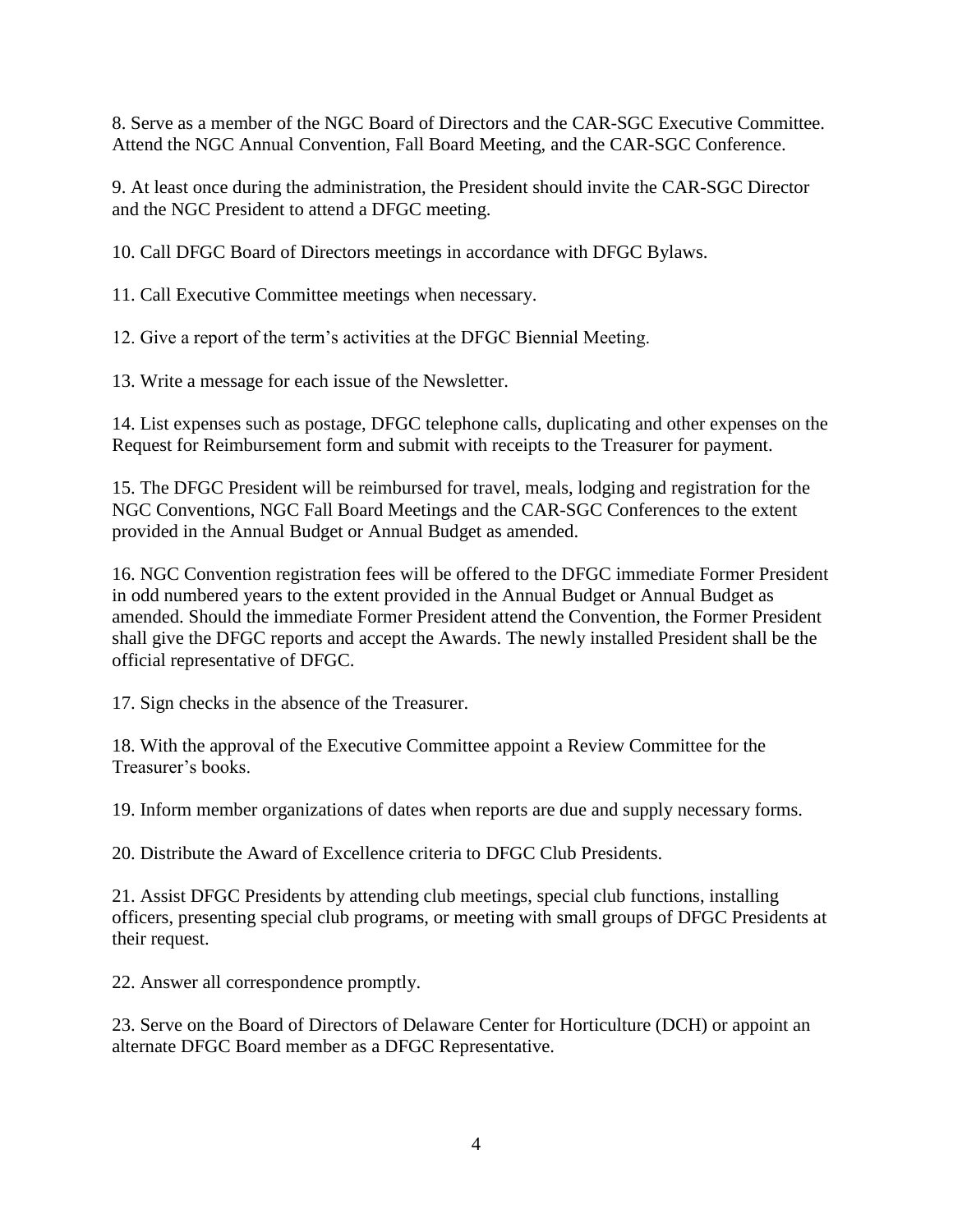24. The DFGC President shall pass on to the next President the DFGC President's Pin and the gavel at the close of the Installation Meeting in odd-numbered years.

25. Transfer to successor all available records, brief successor and give assistance as needed.

26. Upon termination of office, become Advisor to the President for the next 2 years.

Duties of First Vice-President

1. Assist the President, and, in the President's absence or disability, perform the duties of that office, succeeding to it for the remainder of the term in case of vacancy.

2. Serve as President Elect of DFGC and assume additional duties of that office, if prescribed by the President, upon installation.

3. Arrange for the programs including acquiring signed speakers' contracts for the DFGC meetings. Copies of signed contracts should be sent to the President, Second Vice President and Treasure. Cooperate with the Second Vice President on physical facilities, number of people at the head table, projectors, screens, microphones, etc.

4. Keep a file of all program ideas, possible speakers, and all correspondence.

5. Provide a list of dates for all DFGC meetings for distribution to Officers and Presidents of member organizations. Include location and speaker.

6. Provide detailed meeting information about the program/speaker for each issue of the Newsletter and for posting on the Website.

7. Arrange with the Treasurer, before the program, for payment of the contracted speakers. If speakers at DFGC meetings do not charge a fee, a gift will be presented to them or a donation made to an organization of their choice at the discretion of the Executive Board.

8. Send a written note of appreciation on DFGC stationery to the speaker after the program has been presented.

9. Send a biennial report to the President at least one month prior to the Installation Meeting in odd-numbered years.

10. Request donations from Board members for a gift to be presented to the outgoing President at the March Board meeting.

11. Attend all DFGC and Board meetings and represent DFGC when requested by the President.

12. Serve as a member of the Awards, Scholarship and Finance Committees.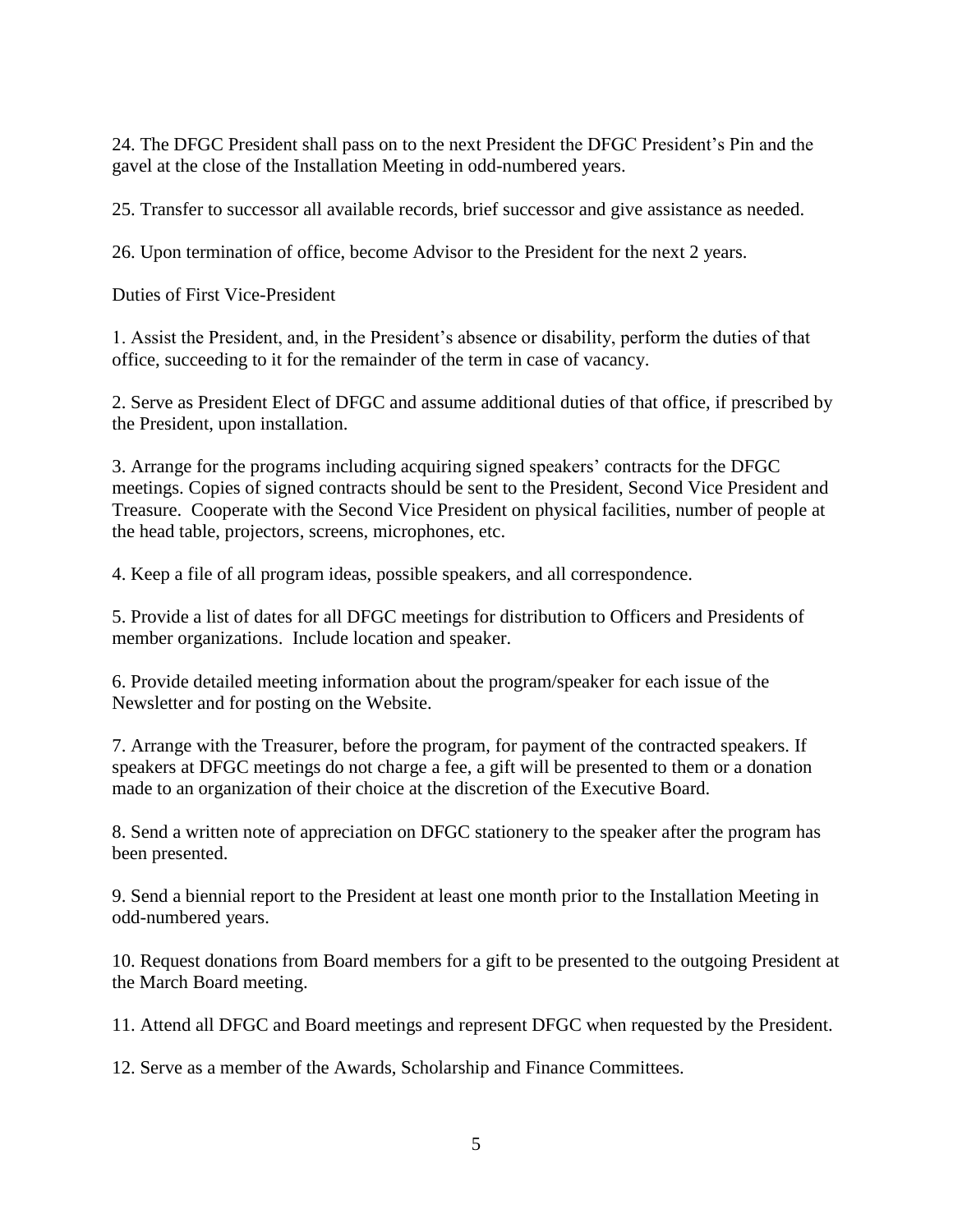13. Transfer to successor all available records and give assistance as needed.

Duties of Second Vice-President

1. Serve as hospitality chairman.

2. Arrange for hostess club, then determine a location, physical facility, and menu for each DFGC meeting in cooperation with the First Vice President, through June of odd-numbered years.

3. Inform the hostess club of the responsibilities for the meeting arrangements and follow up on these arrangements. Prepare and send information sheet to the hostess club.

4. Arrange with the Treasurer for payment of the luncheon and/or other hospitality expenses for the DFGC meetings.

5. Determine a location, physical facility and menu for each DFGC membership meeting in cooperation with First Vice President through June of odd numbered years. Arrange for Hostess Club. Arrange for location and hospitality for Board meetings unless the President chooses to have this responsibility.

6. Attend all DFGC General meetings and Board meetings and represent DFGC when requested by the President.

7. Provide detailed meeting information for each issue of the Newsletter including date, time, place, program, cost, reservation deadline, name of hostess club and name, address and phone number of the Registrar.

8. Transfer to successor all available records and give assistance as needed.

Duties of Recording Secretary

1. Attend all DFGC General, Board and Executive Committee meetings and keep accurate minutes of the meetings.

2. Be responsible for the Attendance Sheet for recording representatives of member organizations present at business meetings.

3. Within 2 weeks after meetings, have a draft copy of the minutes copied and distributed as listed below either by electronic communication or postal mail:

a. DFGC general meeting minutes to all Board members and Presidents of member organizations,

b. Board of Directors meetings to all Board members, and

c. Executive Committee meetings to Executive Committee members.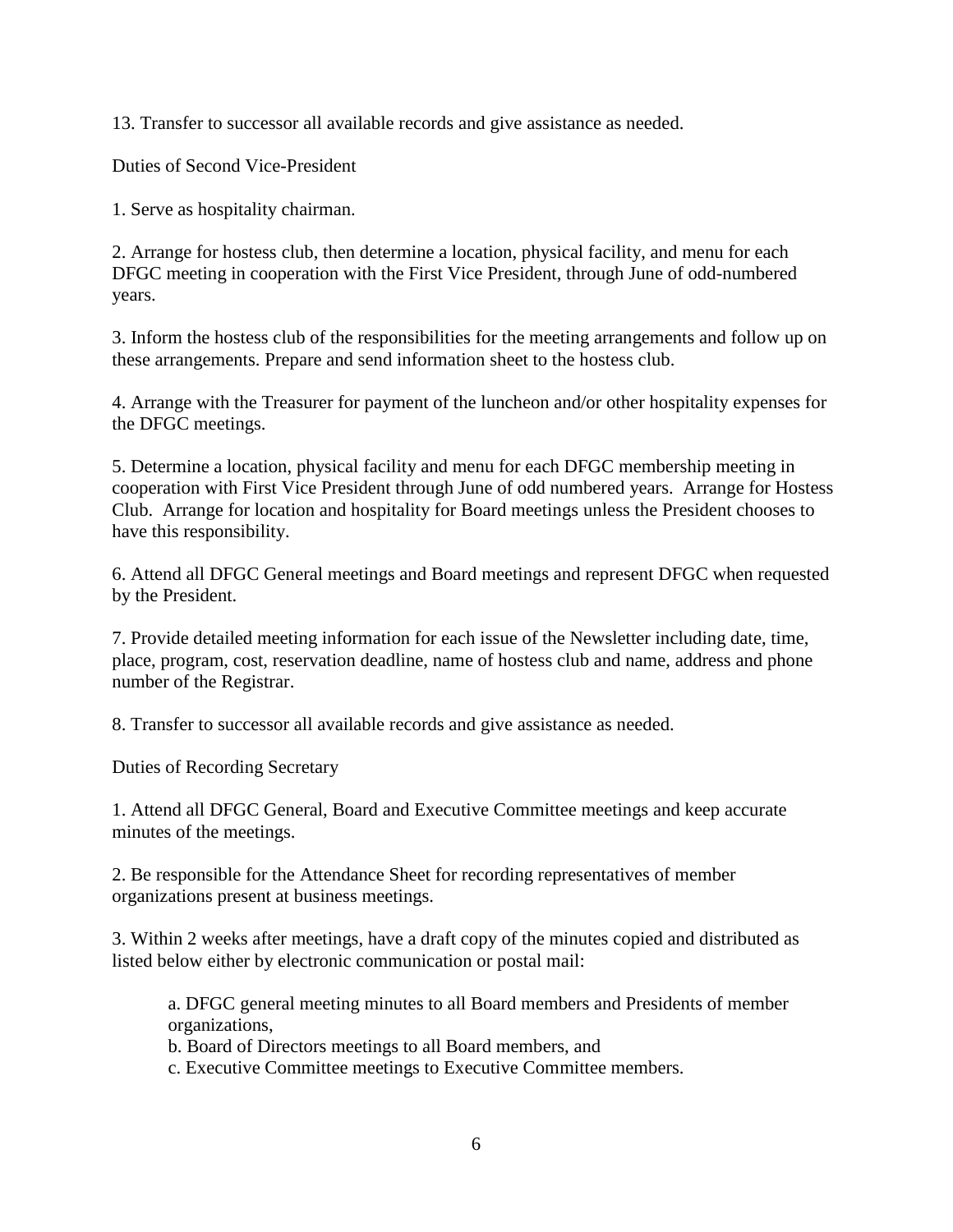4. Within 3 weeks after meetings, provide corrected copy of the minutes by either electronic communications or postal mail:

a. DFGC general meeting minutes to all Board members and Presidents of member organizations,

b. Board of Directors meetings to all Board members, and

c. Executive Committee meetings to Executive Committee members.

5. Transfer to successor all available records and give assistance as needed.

Duties of Corresponding Secretary

1. Handle all communication requested by the President or other officers.

2. Send names of DFGC Chairmen to corresponding CAR-SGC Regional Representatives as soon as available.

3. Send correspondence and other notices by electronic communication and/or postal mail.

4. Responsible for the distribution of written information to officers and DFGC Member Presidents at Federation meetings, presently referred to as "The Boxes".

5. Insert information, handouts, etc. from officers and member organizations into member organization folders in "The Boxes" during DFGC meetings.

6. Mail out any information or flyers, etc., not on the website or available in the newsletter, remaining in "the Boxes" after the meeting to DFGC Member Presidents by the end of week after DFGC meetings.

7. Keep attendance record of all DFGC members present at DFGC meetings. Determine from this record the recipients of the annual Attendance Awards and advise the Awards Chairman by May 15.

8. Keep copies of all correspondence.

9. Transfer to successor all available records and give assistance as needed.

Duties of Treasurer

1. Collect, receive and deposit in DFGC account(s) all monies due DFGC.

2. Submit authorized signatures of the DFGC President and Treasurer to the bank handling the DFGC account with only one signature required for withdrawal.

3. Serve as a member of the Finance Committee.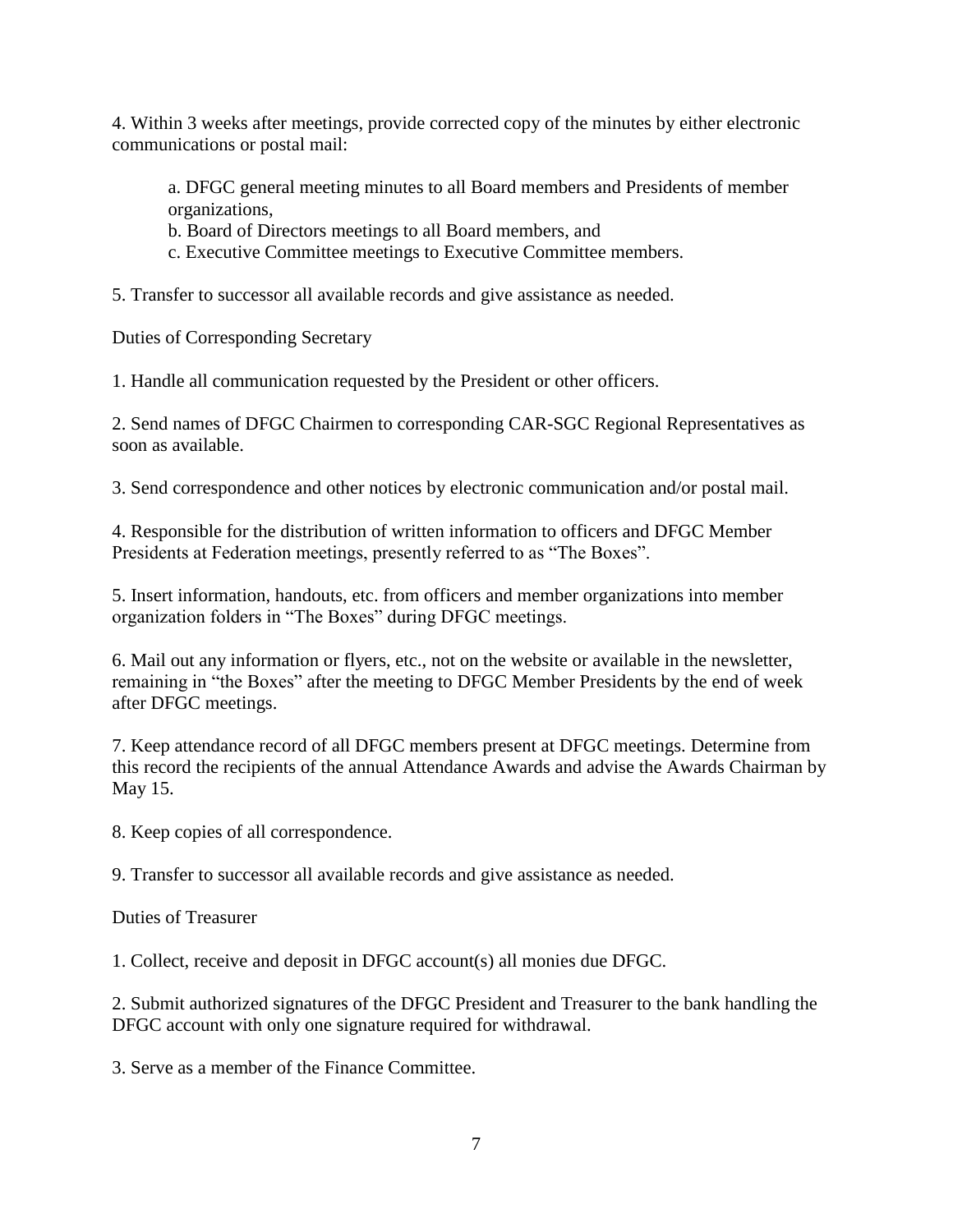4. Keep a proper set of books.

5. Send annual dues notice to each member organization.

- 6. Upon receipt of dues and membership listing:
	- a. Send membership listing to Newsletter and Website Chairman.
	- b. Send all NGC dues to NGC Headquarters and applicable CAR-SGC fees as requested to the CAR-SGC Treasurer.

7. Promptly pay all bills and other budgeted expenditures when properly verified or with receipts and Request for Reimbursement form signed by Committee Chairmen.

8. Present a written report, including accounting of budgeted items, at each meeting, and an annual report.

9. Monitor financial report information with DFGC Assistant Treasurer, that may be appointed by the Executive Committee, and provide a consolidated financial report at each DFGC General Meeting and Board meeting.

10. Complete and file proper annual Federal Income Tax Forms as required by IRS in a timely fashion.

11. Within 30 days following the Installation Meeting, prepare the Treasurer's books for review.

12. Transfer to successor all available records and give assistance as needed.

13. In January of each year, the Treasurer shall send a letter to the Trust Department at Wilmington Trust Company requesting a grant from the Eliason Downs Perpetual Charitable Trust during the coming year, to be sent to the DFGC Treasurer at the DFGC P.O. Box. Treasurer will send a Thank You to the Trust Department upon receipt of the grant.

14. Apply for any other monetary grants available.

15. The Treasurer will be the custodian of the DFGC Former Presidents' pin. A Former Presidents' pin will be presented by the newly installed President to the Former President at the Installation Meeting of the new President.

Duties of the Parliamentarian

1. Parliamentarian will assist on points of Parliamentary procedures as requested by the President.

2. Fulfill all required duties as outlined in the current version of Robert's Rules of Order Newly Revised.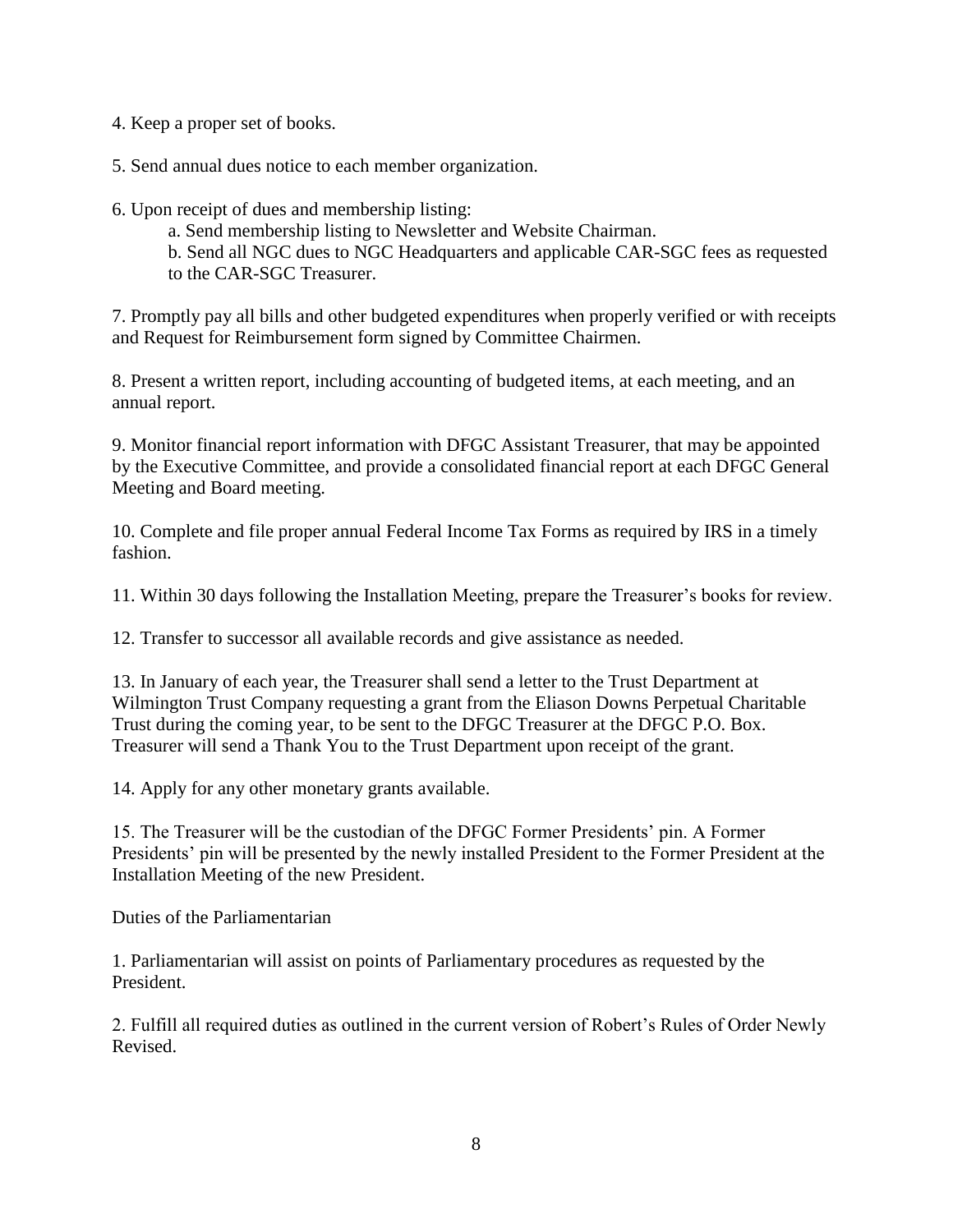3. The Parliamentarian is expected to attend all DFGC General Meetings, Board of Directors Meetings, Executive Committee Meetings and Finance Committee Meetings

4. Have a thorough knowledge of DFGC Bylaws, Standing Rules and the current Robert's Rules of Order, Newly Revised.

5. Meet with the President and First Vice President for a review of parliamentary procedure at the beginning of each new administration.

6. Encourage the practice of good parliamentary procedure by members through workshops, meetings, the DFGC Newsletter and DFGC website.

7. Keep Bylaws and Standing Rules current and distribute to DFGC Board members. Review DFGC Bylaws and Standing Rules and propose amendments to the Executive Committee when necessary. Submit proposed amendments to DFGC Board as provided therein. Provide a copy of all current Bylaws and Standing Rules for the Website.

8. Encourage any DFGC member to submit proposed DFGC Bylaws and Standing Rule amendments to the DFGC President.

9. Transfer to successor all available records and give assistance as needed.

Duties of Advisor (Immediate Former President)

1. Advise and assist the new President.

2. Provide all necessary background information on pending matters.

3. Advise new President regarding personnel.

4. Serve as a member of the Executive Committee, the Board of Directors and the Finance Committee.

#### ELECTED COMMITTEES

Nominating Committee

The Nominating Committee shall consist of a Chairman and two members, one of whom should be a former DFGC President. All nominating committee members should have DFGC board experience. The Committee shall be selected by the previous Nominating Committee and elected at the same time the officers are elected.

Purpose: To propose nominees for next administration.

Duties: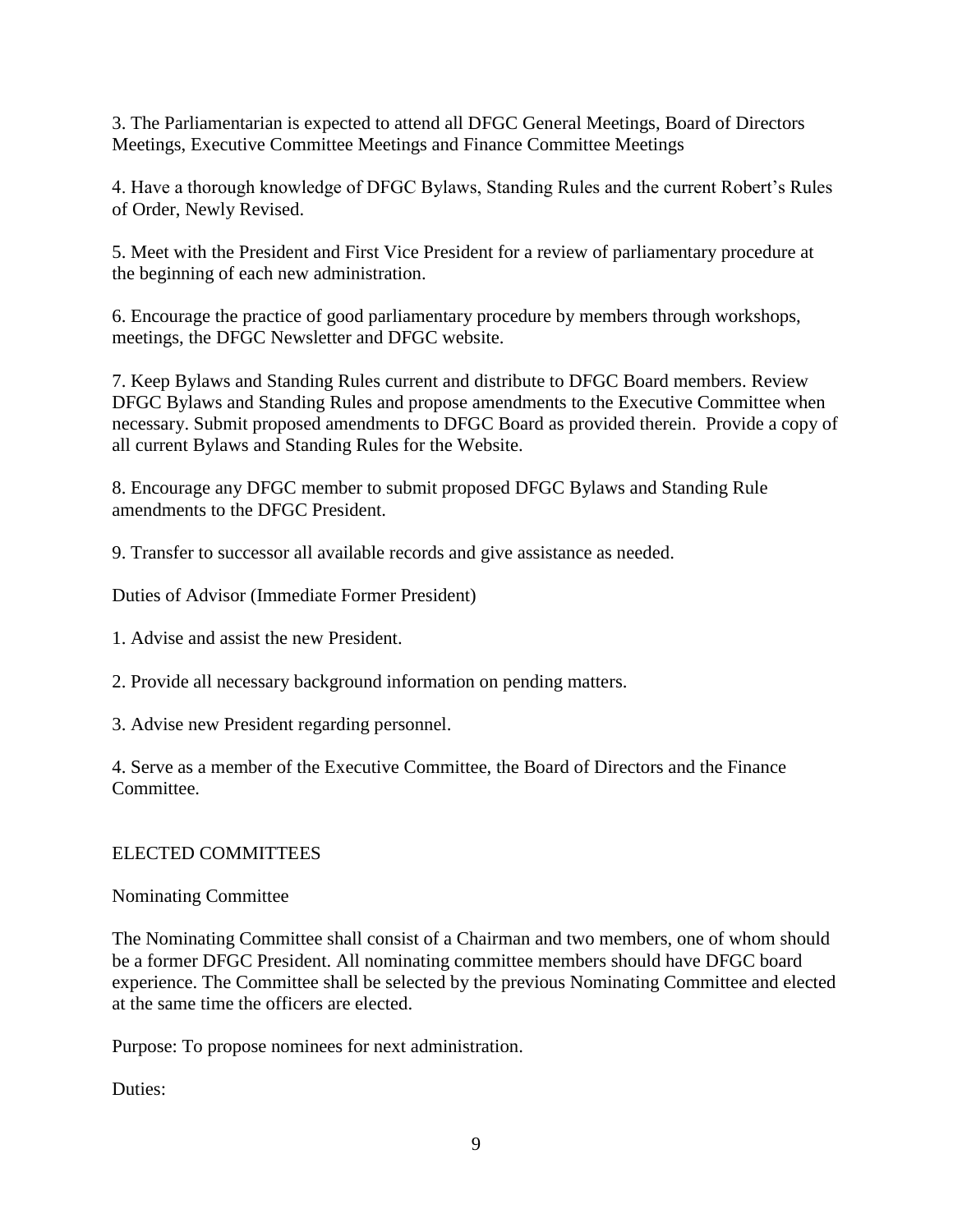1. Meet at the call of the Chairman and obtain the nominees for: First Vice President/President Elect Second Vice President Corresponding Secretary Recording Secretary Treasurer Nominating Committee Members

2. Chairman will confer with the President elect on the proposed slate prior to nomination announcements at DFGC meeting.

3. Report at the DFGC November meeting in even numbered years.

4. Publish slate of nominees in the Newsletter and on the Website.

5. Prepare the ballots for elections, if necessary.

6. Propose candidates for any vacancies in office other than President and notify the membership.

7. Propose candidates who are eligible for the NGC Nominating Committee and CAR-SGC Director according to CAR-SGC rotation policies.

## STANDING COMMITTEES

All Committee Chairmen are responsible for the preparation of any necessary information for publicity releases coordinated by the DFGC Publicity Chairman and should submit one article in the Newsletter and provide Committee updates to the Website Chairman during each administration.

All Committee Chairmen are responsible for written reports and assisting in developing a committee related workshop as requested by the President.

The Chairman of each Standing Committee shall be appointed by the DFGC President. The DFGC President is an ex-officio member of all Standing Committees and must be notified by the Committee Chairman of all Committee meetings and activities.

#### Awards

The Awards Committee shall consist of the Awards Chairman, First Vice President, immediate former Awards Chairman, one or more members appointed by the current Chairman, and the DFGC President as an ex-officio member.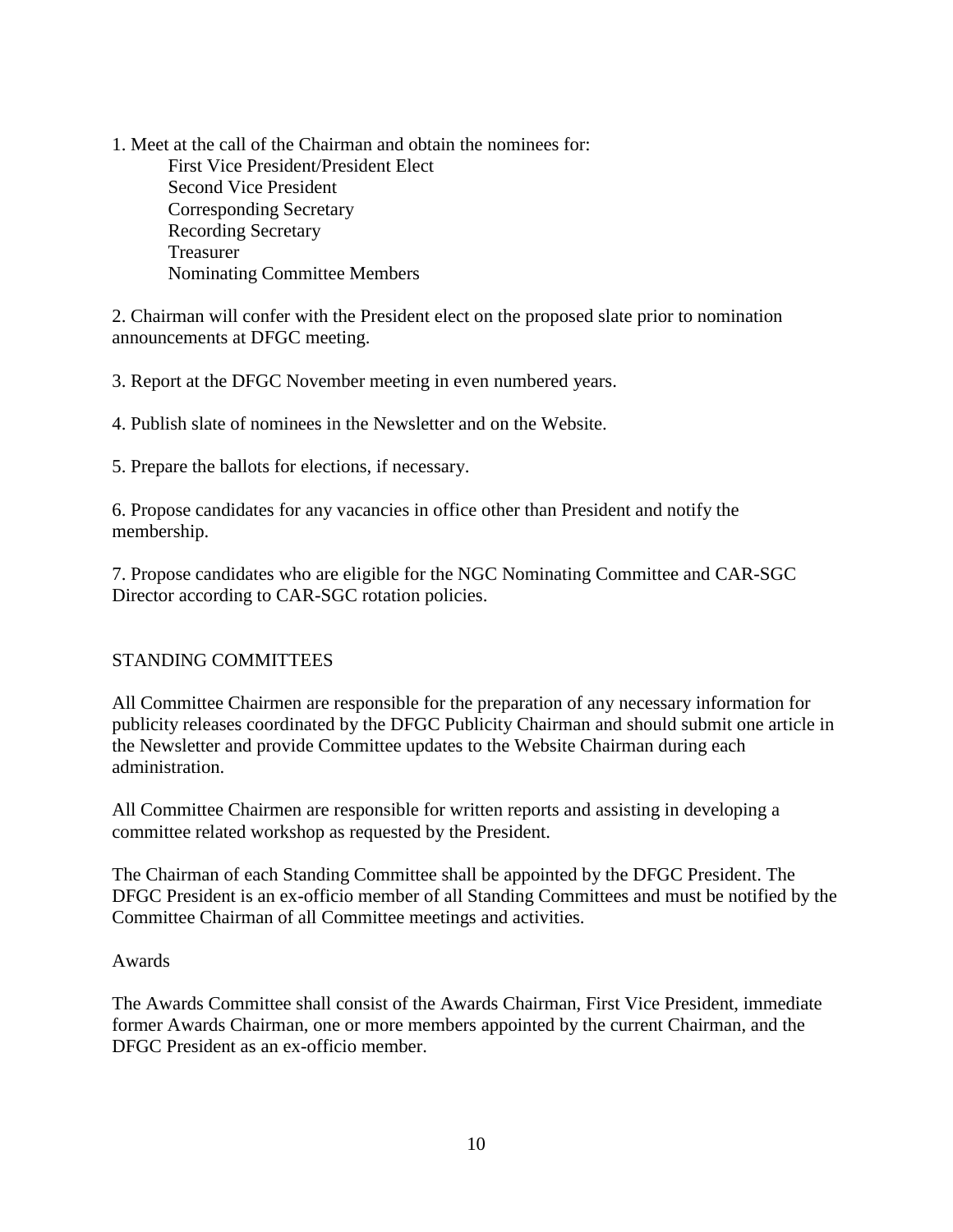Purpose: To encourage clubs to apply for awards from NGC, CAR-SGC and DFGC. To acquaint clubs with the various types of awards available.

Duties:

1. Be fully versed on the requirements for NGC awards, CAR-SGC awards and DFGC awards. Be familiar with award submission timelines and provide support in preparing applications on the state, regional and national levels.

2. Stimulate interest in awards and encourage clubs to apply by publicizing award requirements and filing dates through workshops, meetings, Newsletter and Website.

3. Reply promptly to all correspondence.

4. Provide award application forms to clubs along with list of dates telling when awards are due to be submitted.

5. Call meeting of Awards Committee to judge all applications for NGC, CAR-SGC and DFGC awards.

6. Send qualifying applications to NGC and/or CAR-SGC Awards Chairmen by designated date.

7. Prepare awards and present at the June meeting. Publicize winners in the Newsletter and Website.

8. Prepare a final report each year and keep a notebook of pertinent information.

9. Transfer all available records to successor and give assistance as needed.

Club Programs

The Club Programs Committee shall consist of the Chairman, one or more members appointed by the current Chairman as required and the DFGC President as an ex-officio member.

Purpose: To provide resources that encourage interesting and diversified programs for clubs.

Duties:

1. Research available websites and other appropriate organizations for potential speakers and keep an updated file of programs and speakers available for clubs.

2. Request recommended speaker/program information from Presidents of member organizations, add new speakers and program ideas to updated file and delete those not satisfactory or no longer available.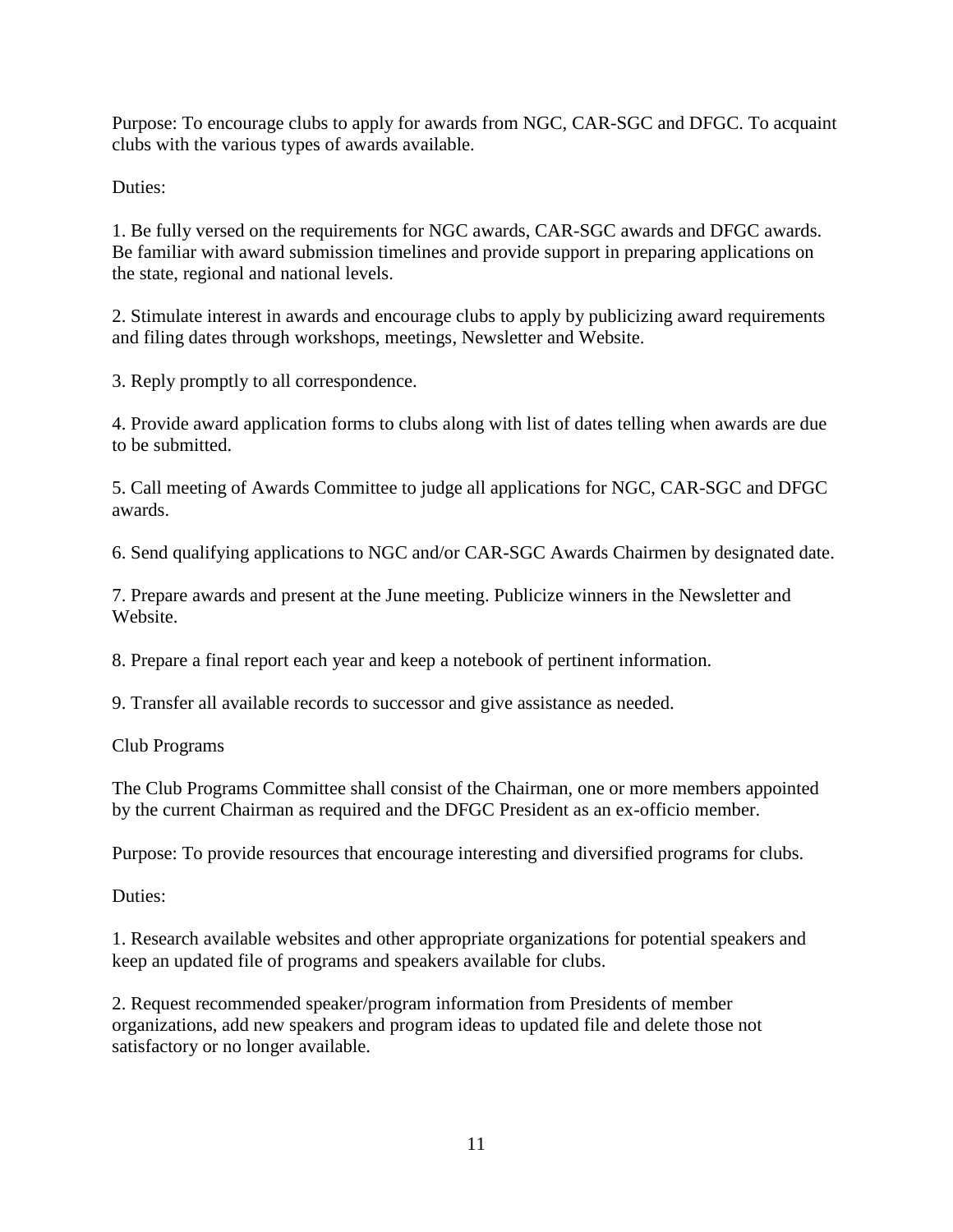3. Annually publish and distribute to member clubs an up-to-date listing of speakers and program ideas. This listing should include speaker's name, address, phone number, cost of program, title of program and other necessary information. The complete list should be published in January of even numbered years. A supplement may be published in odd numbered years as required

4. Transfer to successor all available records and offer assistance as needed

Environmental/Conservation/Legislation (ECL)

The ECL Committee shall consist of the Chairman, one or more members appointed by the current Chairman as required and the DFGC President as an ex-officio member.

Purpose: To stimulate interest in all aspects of environmental and conservation issues and keep DFGC members informed of pending legislation affecting such issues. These may include any or all of the following: natural resources, natural areas and the wildlife therein, energy, wildflowers and native plants, pollution, litter control, water and air quality, reclamation and recycling.

Duties:

1. Develop an awareness of conservation and environmental issues and encourage club participation in related projects.

2. Maintain a file of conservation materials and sources of information.

3. Promote constructive legislation when deemed necessary; subject to DFGC Board approval.

4. Cooperate with other organizations in promoting good environmental programs and legislation.

5. Be in contact with state and national legislators and attend hearings when necessary.

6. Publicize all activities and encourage garden club members and member organizations to act on their own.

7. Prepare a biennial report with a copy for DFGC, CAR-SGC and file.

8. Transfer to successor all available records and give assistance as needed.

Finance

The Finance Committee shall consist of the Chairman, the First Vice President, Treasurer, Parliamentarian, Fundraising Chairman, the immediate Former President and the DFGC President as an ex-officio member.

Purpose: To prepare the Annual Budget, consider written proposals for additional expenditures and submit Annual Budget amendments if required.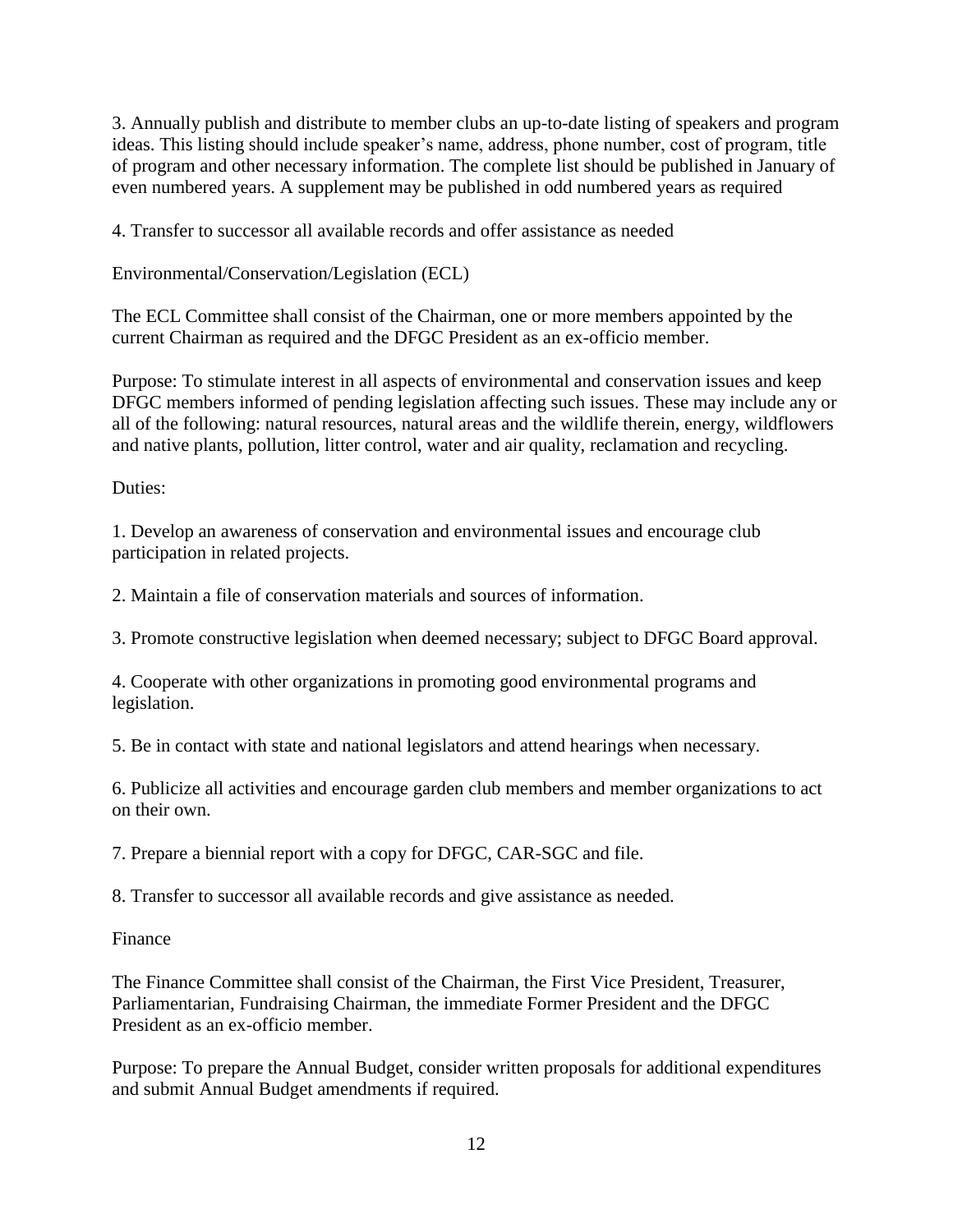Duties:

1. Submit the authorized signatures of the DFGC President and two members of the committee for access to the DFGC Investment Account. Any two of the three should be authorized to sign for withdrawal.

2. Prepare an annual budget for the DFGC and amended annual budgets as may be required.

3. The budget should include:

a. Estimated receipts including all anticipated income from dues, interest, fund raising projects, donations and grants.

b. Estimated disbursements including all anticipated expenses for dues, officers, committee chairmen, meetings, contributions, projects, promotions and hospitality. c. Estimated year-end balance sheet with anticipated net assets and liabilities.

4. Submit the budget in written form for discussion and recommendation at the first Board of Directors meeting of each fiscal year. The budget will then be presented for approval at the next general meeting.

5. Consider proposals throughout the year and make recommendations to the Board for investments and additional expenditures that may be proposed as amendments to the annual budget.

6. The Finance Chairman may assist the DFGC Treasurer in applying for grants.

7. Transfer to successor all available records and give assistance as needed.

Fundraising

The Fundraising Committee shall consist of the Chairman, one or more members appointed by the current Chairman as required and the DFGC President as an ex-officio member.

Purpose: To coordinate and promote fundraising projects for the DFGC.

Duties:

1. Propose, for approval by the DFGC Board, projects that will raise funds for the DFGC.

2. The Chairman shall serve as a member of the Finance Committee.

3. The DFGC Fundraising Chairman will be in charge of all DFGC member organization sales at the state meetings or special fund raisers with the exception of the sale of club table decorations. Profit from member organization sales at state meetings or special fund raisers will be split 60% to the participating member organization and 40% to DFGC.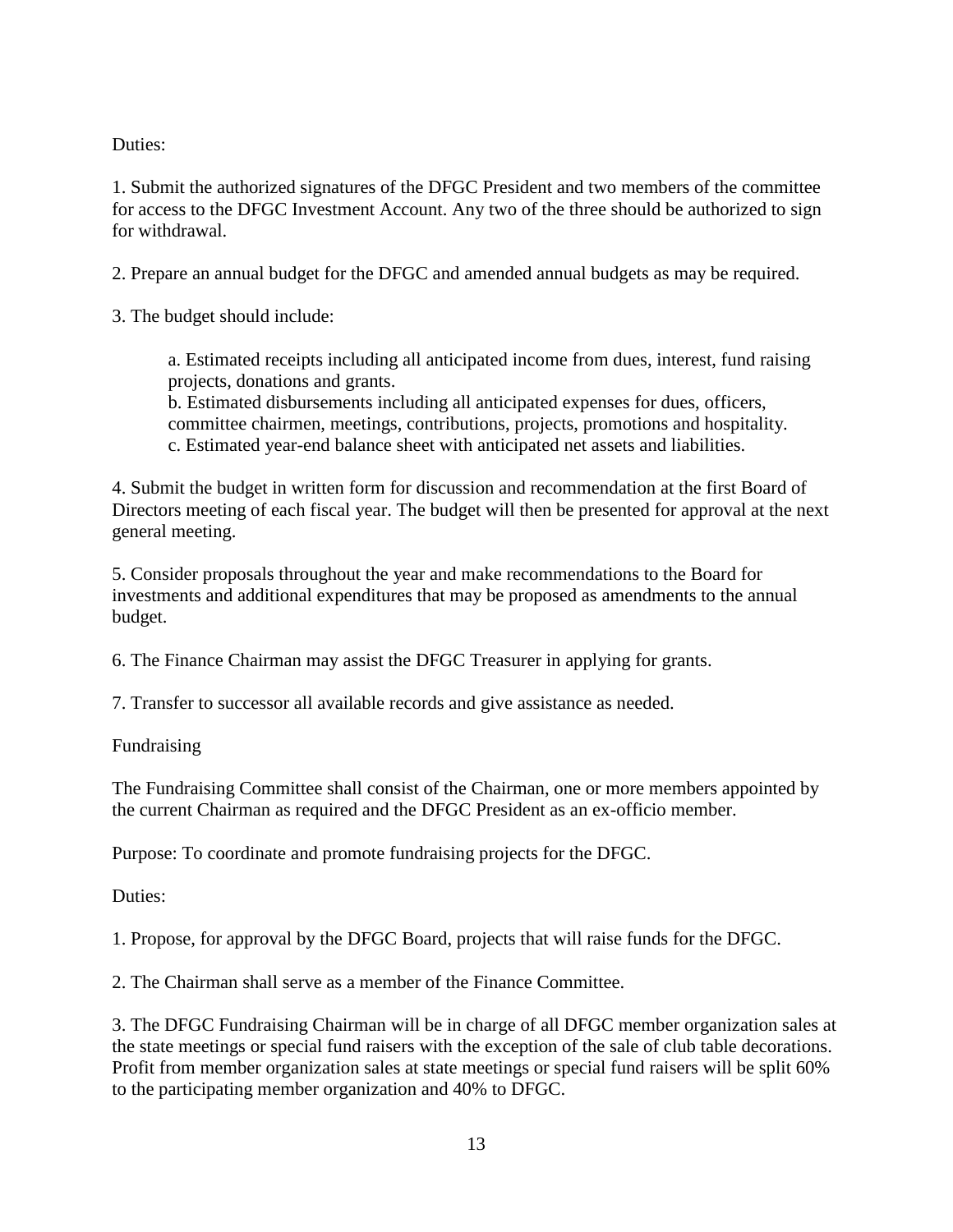4. The DFGC Fundraising Chairman will be responsible for all licensed vendor sales and submission of sales contracts for DFGC Board approval. All licensed vendors must have signed approved contracts to participate in fundraising events. The contract will state if the licensed vendor is to pay table fees or a predetermined profit from vendor sales.

5. The DFGC Fundraising Chairman will be responsible for securing the necessary profit split forms and the DFGC portion of the sales profit. The sales profit and profit split forms will be turned over to the DFGC Treasurer no later than the day of the lunch or fundraising event by the Fundraising Chairman.

6. Encourage and coordinate clubs and members to participate in DFGC fundraising events and sales at DFGC meetings.

7. Keep a file of ideas and encourage clubs to sponsor projects to benefit the DFGC.

8. Keep an accurate account of expenses and income. Submit monies received to DFGC Treasurer on the day of the event.

9. Prepare an annual report with a copy for DFGC, the Finance Chairman and the file.

10. Transfer to successor all available records and give assistance as needed.

Garden Therapy

The Garden Therapy Committee shall consist of the Chairman, one or more members appointed by the Chairman as required and the DFGC President as an ex-officio member.

Purpose: To stimulate interest in garden related activities and service to aid the physically challenged toward recovery and rehabilitation.

Duties:

1. Be familiar with the NGC Garden Therapy Manual.

2. Promote activities involving the physically challenged in which they actively participate.

3. Encourage clubs to become involved in Garden Therapy.

4. Encourage clubs to apply for NGC, CAR-SGC and DFGC awards.

5. Prepare a biennial report with a copy for DFGC, CAR-SGC and the file.

6. Transfer to successor all available records and give assistance as needed.

Historian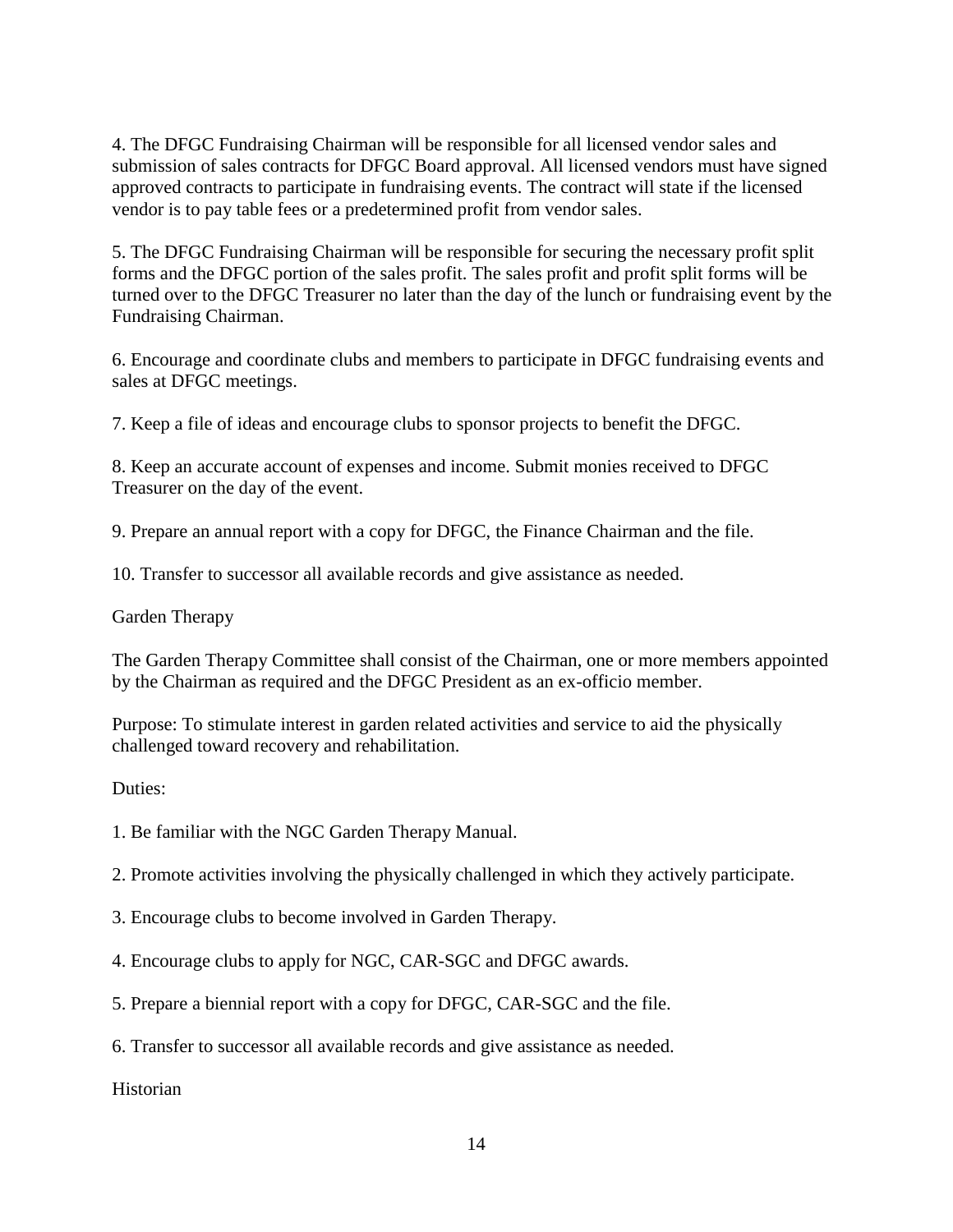The Historian Committee shall consist of the Chairman, one or more members appointed by the Chairman as required and the DFGC President as an ex-officio member.

Purpose: To keep records of all important projects and activities of DFGC.

Duties:

1. Keep a record of DFGC activities.

2. Keep copies of Newsletter, minutes and all publicity where DFGC is mentioned.

3. Prepare a draft DFGC history and submit to the DFGC President for review by January 15 of odd numbered years.

4. Finalize DFGC history and distribute: one for the DFGC President, one for CAR-SGC, two for NGC and one for the file. (Due February 1st in odd numbered years.)

5. Transfer to successor all available records and give assistance as needed.

**Horticulture** 

The Horticulture Committee shall consist of the Chairman, one or more members appointed by the current Chairman as required and the DFGC President as an ex-officio member.

Purpose: To stimulate interest in horticulture.

Duties:

1. Provide pertinent horticultural information for posting to the DFGC website. Report to members on timely horticultural subjects on the DFGC website, in the DFGC Newsletter, and at DFGC membership meetings, if requested by the President.

2. Prepare and present a horticultural informational display at the DFGC general membership meeting, if requested by the President.

3. Encourage clubs to have programs devoted to certain phases of horticulture and encourage the exchange of information about speakers and subjects.

4. Encourage gardening with emphasis on the culture of plants and how they improve our environment.

5. Serve on Scholarship Committee.

6. Prepare a biennial report for DFGC, CAR-SGC and the file.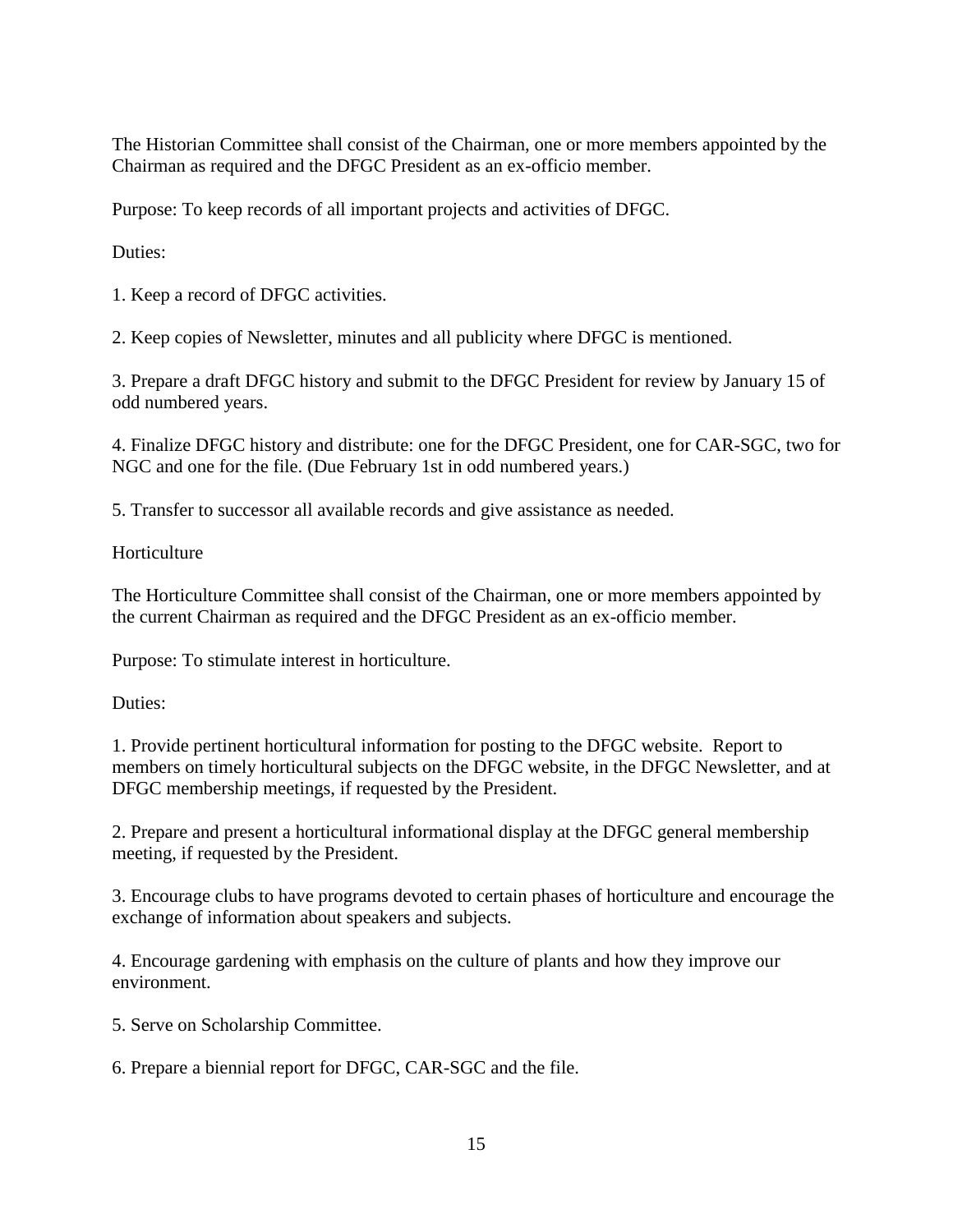7. Transfer to successor all available records and give assistance as needed.

# Membership

The Membership Committee shall consist of the Chairman, one or more members appointed by the current Chairman as required and the DFGC President as an ex-officio member.

Purpose: To encourage clubs to expand their membership; to encourage established clubs to become members of DFGC; and to aid and encourage the formation of new clubs.

# Duties:

1. Maintain a file of information on organizing a garden club. Include NGC information and any other available literature. Be well acquainted with the requirements for membership in DFGC and encourage clubs to expand their membership.

2. Look for opportunities to encourage individuals and groups to become DFGC members or Affiliate members. Be available to meet with prospective members or groups. Assist prospective members and transfers in becoming DFGC members

3. Submit all applications for membership in DFGC to the Board of Directors. Notify new clubs, members or Affiliates of acceptance.

4. Order Club President's Pin to be presented to the Club President of newly Federated clubs at the next DFGC meeting. Order a certificate of appreciation for the sponsoring club for presentation at the next DFGC meeting.

5. A NGC Club President's Pin will be presented by the DFGC to each new garden club president at the time of admittance to DFGC.

6. Assist the DFGC President when meeting with member organization Presidents.

7. Offer all assistance possible to help a club in danger of disbanding or resigning from the DFGC. Assist members of a disbanding club to join other DFGC clubs if requested.

8. Publicize the availability of DFGC Life, CAR-SGC Life and NGC Life Memberships.

9 Order NGC, CAR-SGC and DFGC Life Membership pins as necessary, maintain a file of the necessary forms and promptly answer any membership related requests. Process applications for DFGC, CAR-SGC and NGC Life Memberships. Forward membership fees to NGC, CAR-SGC or DFGC Treasurer. Present DFGC Life Memberships at DFGC meetings.

10 Keep an up-to-date file of NGC, CAR-SGC and DFGC Life Members.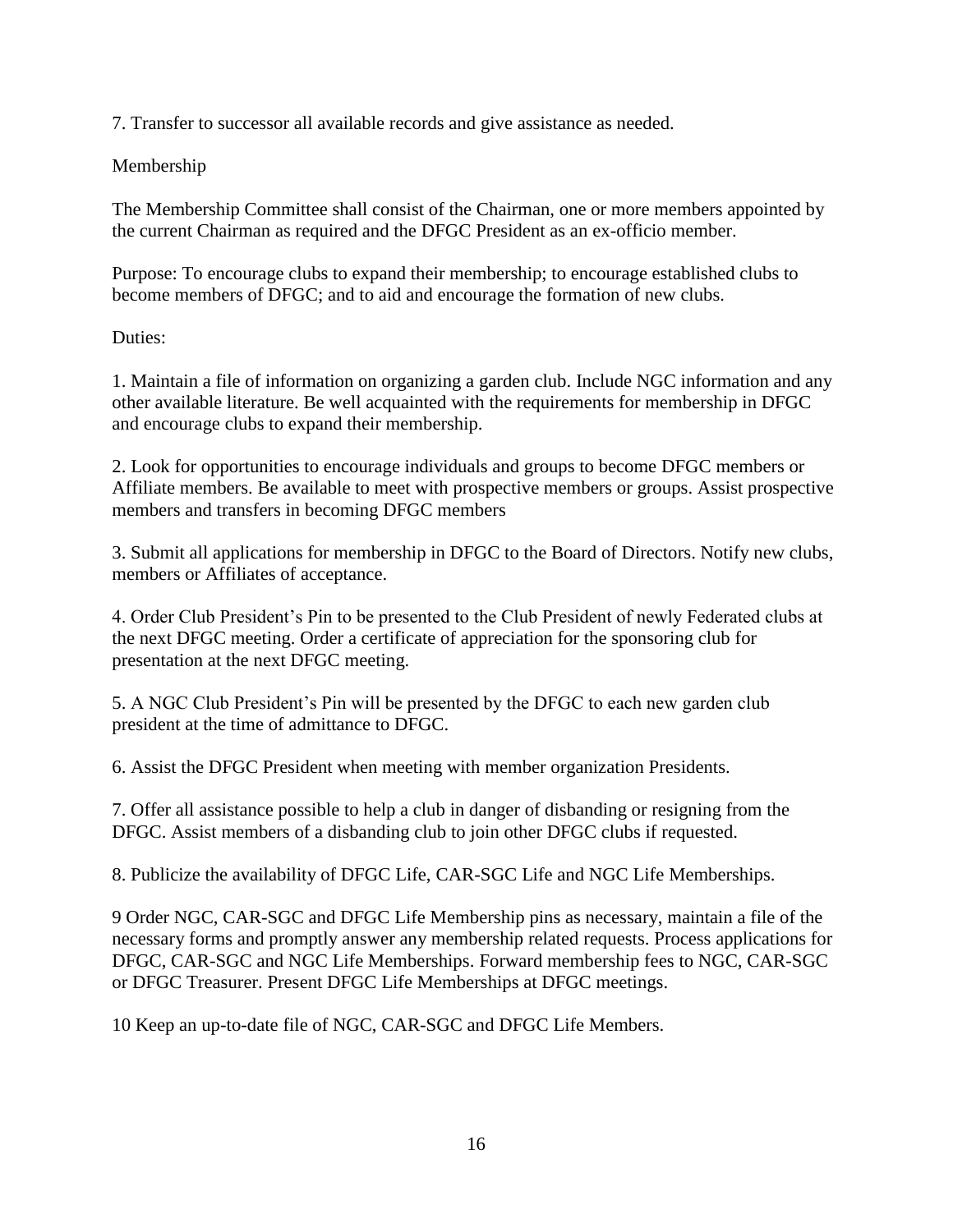11. Notify CAR-SGC Life Membership Chairman of each new NGC Life Member. The DFGC provides and pays for a NGC Life Membership pin, which the DFGC Membership Chairman presents to each new NGC Life Member.

12. Prepare a biennial report for DFGC, CAR-SGC and the file.

13. Transfer to successor all available records and give assistance as needed.

**Newsletter** 

The Newsletter Committee shall consist of the Chairman, one or more members appointed by the Chairman as required and the DFGC President as an ex-officio member.

Purpose: To edit, publish and circulate the Newsletter.

Duties:

1. Prepare news and advertising layout for the Newsletter for publication.

2. Set deadline for each issue; print the deadline schedule in the DFGC Newsletter and on the DFGC website.

3. Request a Presidential Message for every issue and at least one article from each board member per administration.

4. Publish dates of DFGC meetings/activities, flower shows and member activities when requested.

5. Supervise Newsletter distribution by electronic communication or postal mail and coordinate with Website Chairman for posting as appropriate.

6. Distribute hardcopy or electronic copy of the Newsletter, as required, to NGC President, TNG Editor, CAR-SGC Director, State Presidents in CAR-SGC, Editors in CAR-SGC, CAR-SGC Review editor and additional copies as directed by DFGC President.

7. Prepare a biennial report with a copy for DFGC and file.

8. Transfer to successor all available records and give assistance as needed.

Scholarship

The Scholarship Committee shall consist of the Chairman, the Horticulture Chairman, the First Vice President and the DFGC President as an ex-officio member.

The DFGC Scholarship Fund is supported by donations from individuals, garden clubs, and other organizations, and by monies received from DFGC Life Membership.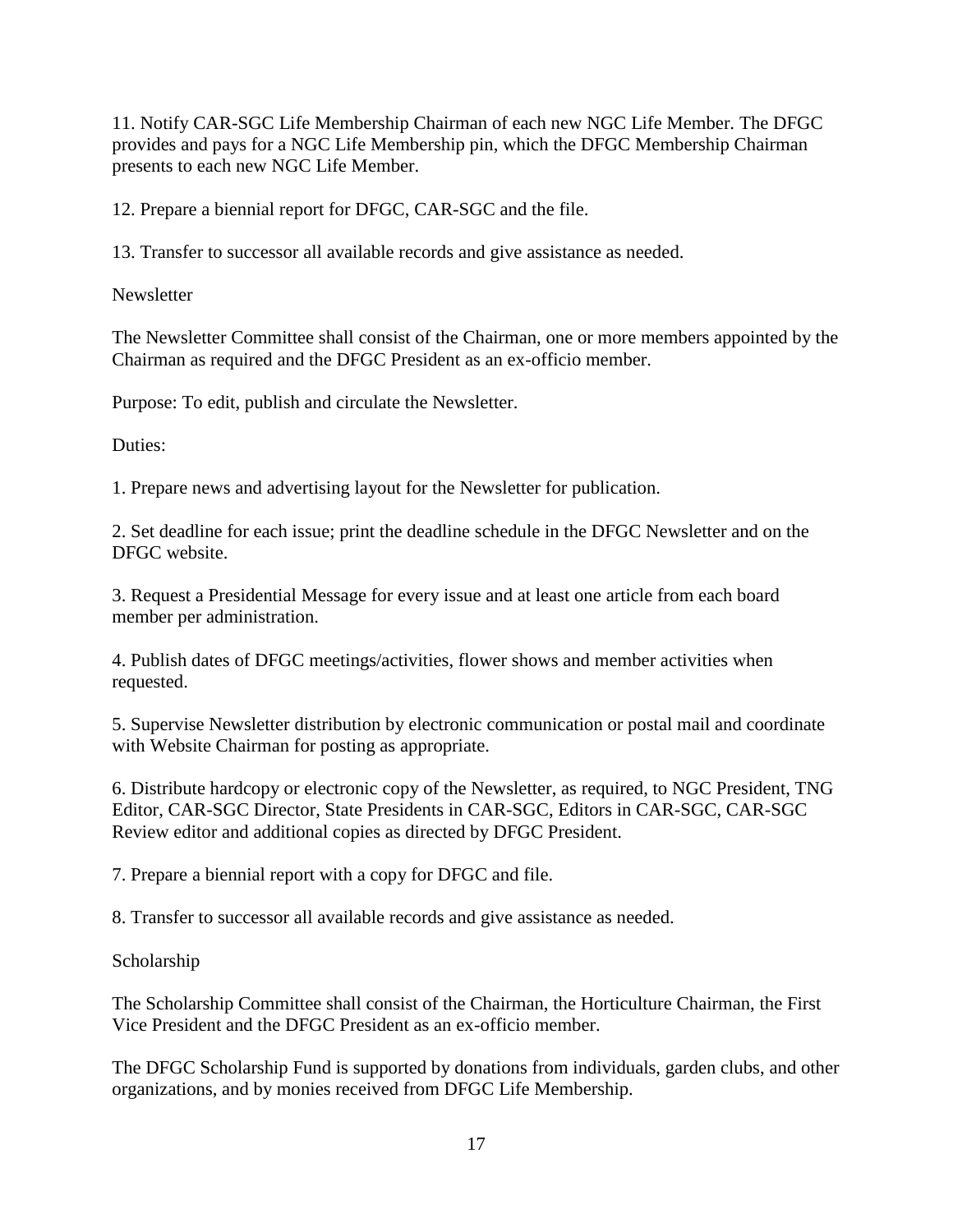Purpose: To promote interest in the DFGC Scholarship Fund and to select annual Scholarship recipients.

Duties:

1. Review DFGC scholarship requirements and application form. Obtain DFGC Board approval for the amount of the award and for any changes at the October Board of Directors meeting.

2. Seek prospective applicants for DFGC scholarship from students who are majoring in plant science or any allied subject. Applicants must be a Delaware resident attending a four-year program in Delaware or a Delaware resident attending a four-year program out of state.

3. Publicize scholarship requirements in college and garden related publications and organizations.

4. Select DFGC scholarship recipient(s).

5. Notify all applicants of committee decision and request that the winner be present at a DFGC Meeting when the scholarship will be presented.

6. Requests that scholarship check from DFGC Treasurer be mailed to recipient's college with a letter transmittal and a copy to the recipient.

7. Encourage clubs and members to contribute to the Scholarship Fund. Publicize list of donors in the Newsletter and/or on the website

8. Publicize and encourage students to apply for the NGC Scholarships awarded biennially.

9. Prepare an annual report to DFGC.

10. Transfer to successor all available records and give assistance as needed.

Youth Activities

The Youth Activities Committee shall consist of the Chairman, one or more members appointed by the current Chairman as required and the DFGC President as an ex-officio member.

Purpose: To stimulate, Kindergarten through High School age groups, an interest in gardening, an appreciation of beauty and the value of and the need to protect our natural resources.

Duties:

1. Encourage garden clubs to work with youth groups and sponsor NGC youth garden clubs.

2. Inform the youth groups and DFGC clubs of the available NGC publications.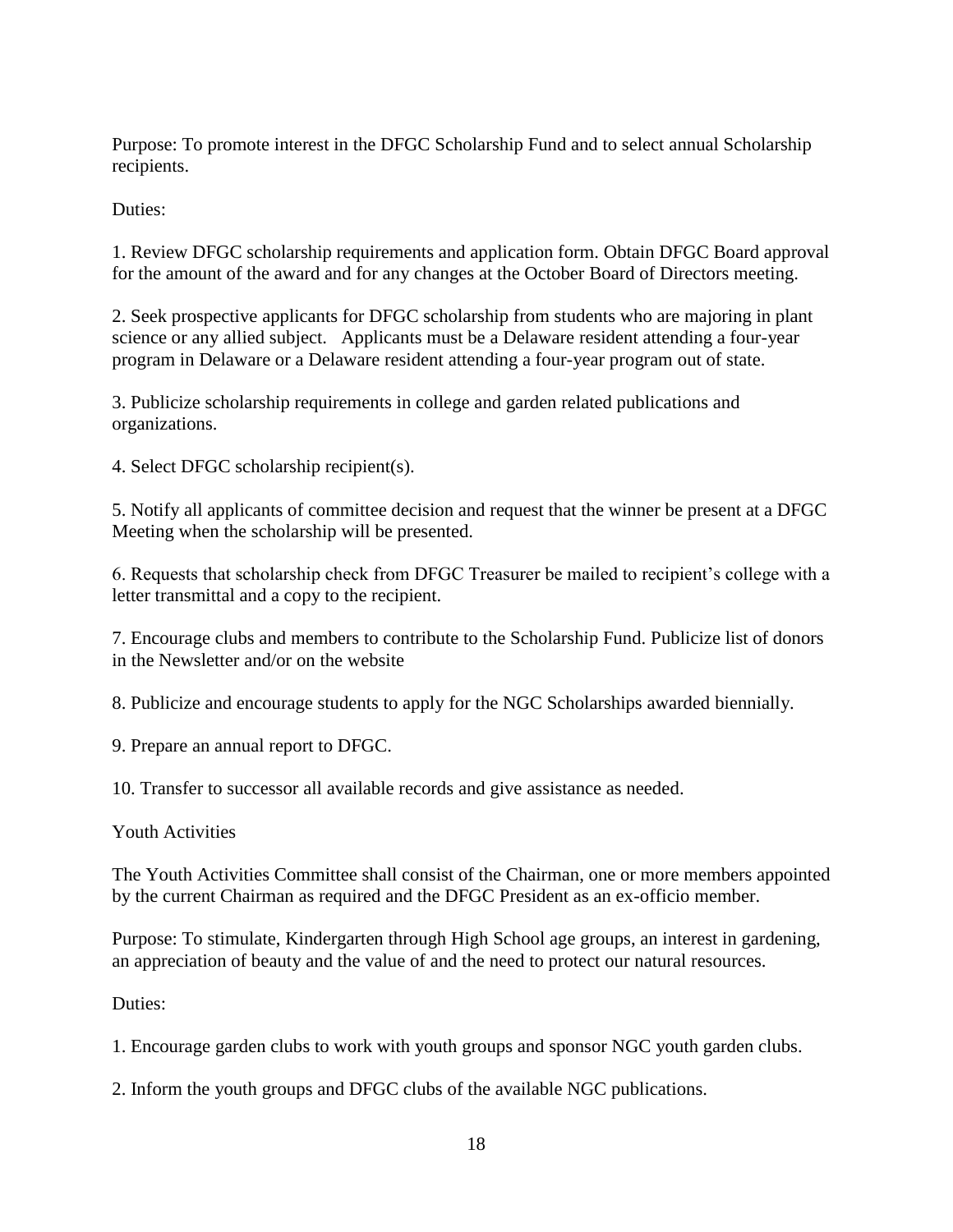3. Keep a file of all programs suitable for youth garden clubs and assist with programs when requested.

4. Publicize the activities of youth groups and encourage them to apply for NGC, CAR-SGC and DFGC awards through their sponsoring club.

5. Conduct the NGC essay, poetry and sculpture contests and the Smokey Bear/ Woodsy Owl Poster Contests in cooperation with the U.S. Forest Service. Decide on suitable recognition for all winners. Form a committee of qualified judges to select the winning entries. Submit winning entries to CAR-SGC Chairman for regional competition.

6. Prepare an annual report for DFGC, CAR-SGC and the file.

7. Transfer to successor all available records and give assistance as needed.

Website

The Website Committee shall consist of the Chairman, one or more members appointed by the Chairman as required and the DFGC President as an ex-officio member.

Purpose: To manage and coordinate the DFGC website, format, content and related links and to post DFGC information, news, Bylaws, Standing Rules and required forms as directed by the DFGC Board.

Duties:

l. Comply with the requirements of the NGC Release for Publicity and Website before sharing members name, photo, information or quotes with media.

2. Maintain a working knowledge of evolving Website practices and related creative elements to drive increased traffic and member awareness.

3. Maintain and administer the website. Ensure continued website registrations and related payments to service providers via the DFGC Treasurer.

4. Prepare and enter, in a timely manner, news, DFGC forms and other information pertinent to garden club members onto the Website. Publish dates of DFGC meetings and activities, flower shows and garden club activities. Publish listings of officers, committee chairmen and presidents of member organizations

5. Set deadlines for receipt of new or updated information to be posted on the website.

6. Coordinate with Newsletter Chairman to ensure timely posting of the DFGC newsletter.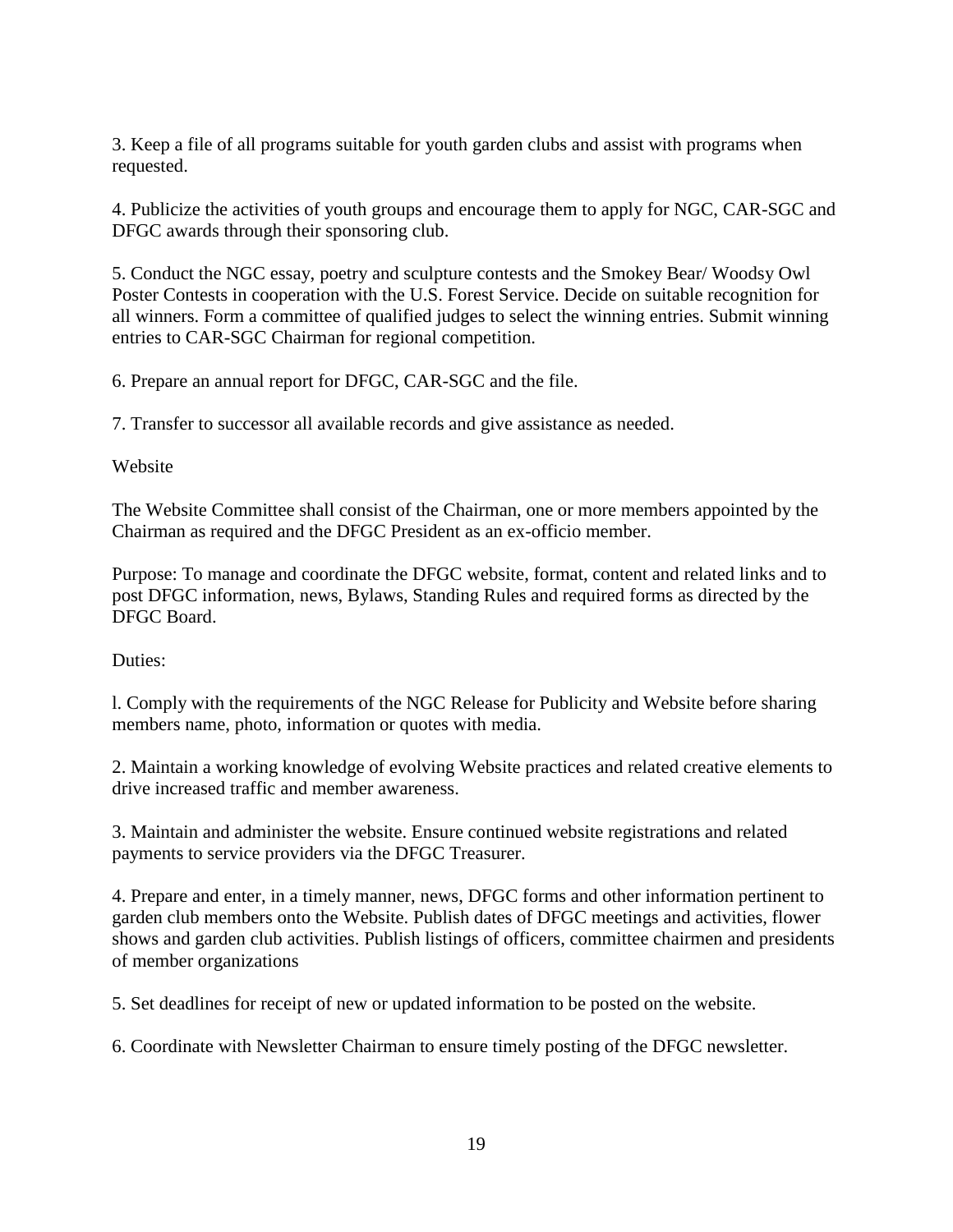7. Provide NGC and CAR-SGC with all website addresses (Uniform Resource Locator - URL) and password changes

8. Prepare a biennial report with a copy for DFGC and file

9. Transfer to successor all available records and give assistance as needed.

### SPECIAL COMMITTEES

Special Committees may be authorized by the Board of Directors when necessary to carry out the work and purpose of the DFGC. The President shall appoint such committees and be an exofficio member of all Special Committees except the CAR-SGC Conference Committee and Review Committee. The Review Committee Chairman shall be appointed by the DFGC Executive Committee.

The status of Special Committees shall be reviewed annually in May by the Board of Directors. Where Special Committees are no longer current or required for DFGC purposes, the Board of Directors may dismiss such committees by a two-third vote.

The Chairman of each Special Committee with the exception of the Review Committee shall be appointed by the DFGC President. The DFGC President, as an ex-officio member, must be notified by the Committee Chairman of all Committee meetings and activities.

Central Atlantic Region of State Garden Clubs' Conference

The Central Atlantic Region of State Garden Club's Conference Committee shall consist of the Conference Chairman, a Vice Chairman and one or more members appointed by the current Conference Chairman as required.

Purpose: To arrange for the CAR-SGC Conference when DFGC is the host.

Duties:

1. The Region Director and Conference Chairman shall have full responsibility for the Conference.

2. Plan Conference in accordance with the CAR-SGC Conference Manual, coordinate plans with the current CAR-SGC Director and designated person who will be CAR-SGC Director at the date of the CAR-SGC Conference.

3. Arrange for the conference location with the cooperation of the current and incoming CAR-SGC Director.

4. Review the report of the previous CAR-SGC chairman.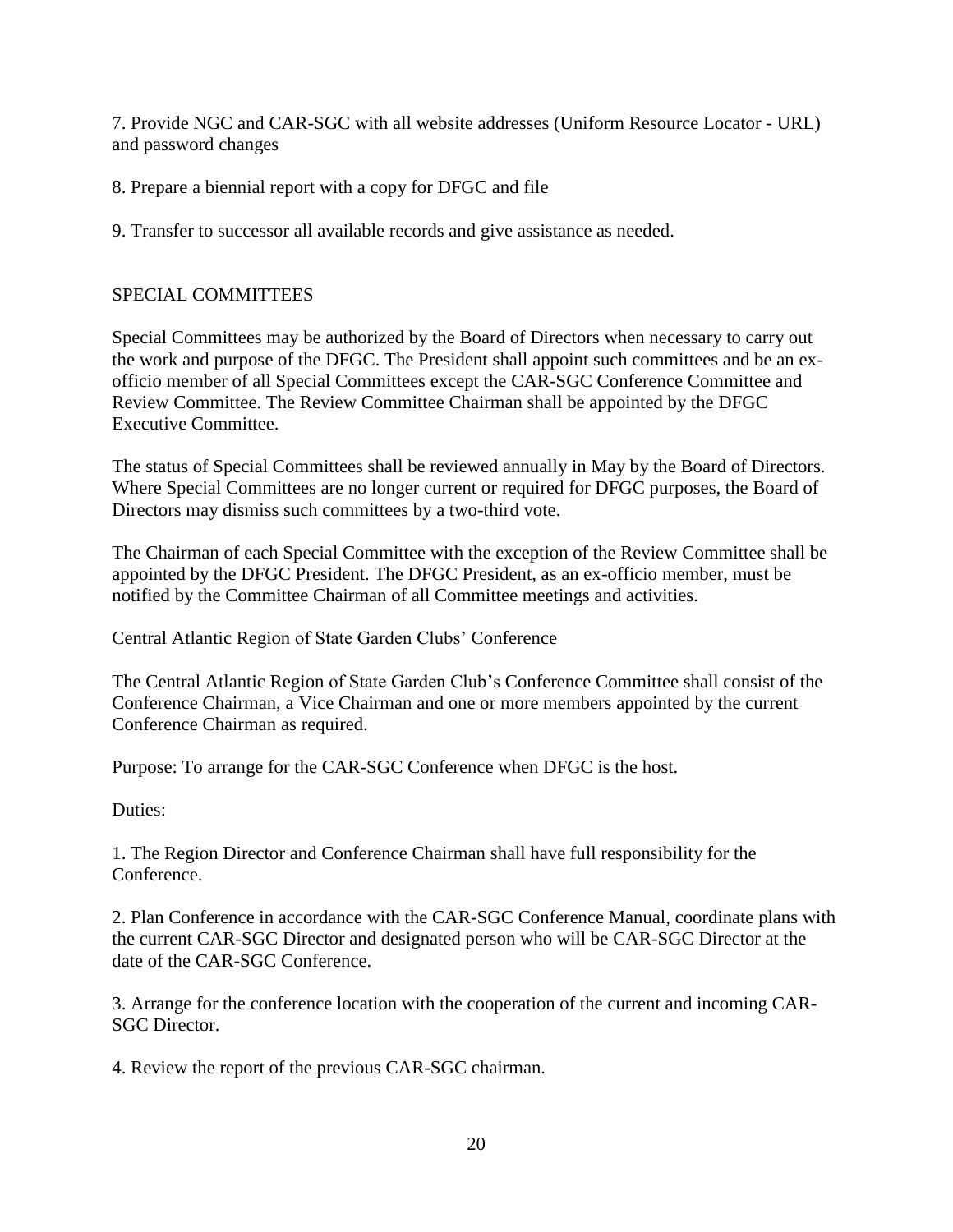5. Consistent with the CAR-SGC Conference Manual, appoint CAR-SGC Conference committee chairmen and a CAR-SGC Conference Treasurer, other than the DFGC Treasurer.

6. Keep a record of finances and activities for final report as required in CAR-SGC Conference Manual.

7. Transfer to successor all available records and give assistance as needed.

Families of the Fallen Memorial Garden

The Families of the Fallen Memorial Garden Committee shall consist of the Chairman, one or more members appointed by the current Chairman as required and the DFGC President as an exofficio member.

Purpose: To monitor and maintain the Dover Air Force Base Memorial Garden by coordinating work efforts with the Air Force Base Liaison, the contracted Landscape Architect and landscape maintenance company.

Duties:

1. Monitor the status of the Memorial Garden monthly and assess the on-going needs with and approved landscape contractor on an annual basis.

2. Develops maintenance contracts in coordination with the Air Force Base.

3. Coordinate on-going contracts and monitor work performance as stated in the contract on a monthly basis. Work with the approved Air Force Base Liaison

4. Submit all contracts and bills to the DFGC Board of Directors for approval and payment.

Publicity

The Publicity Committee shall consist of the Chairman, one or more members appointed by the Chairman as required and the DFGC President as an ex-officio member.

Purpose: To promote activities of DFGC through print, broadcast and online media.

Duties:

l. Assist the publicity chairs of local clubs, upon request.

2. Comply with requirements of the NGC Release for Publicity and Website before sharing any name, photo, quote, or information in print, broadcast, or online.

3. Prepare a press release for upcoming DFGC events and submit copies to print, broadcast, and online media. Prepare and submit a press release regarding DFGC events after they take place.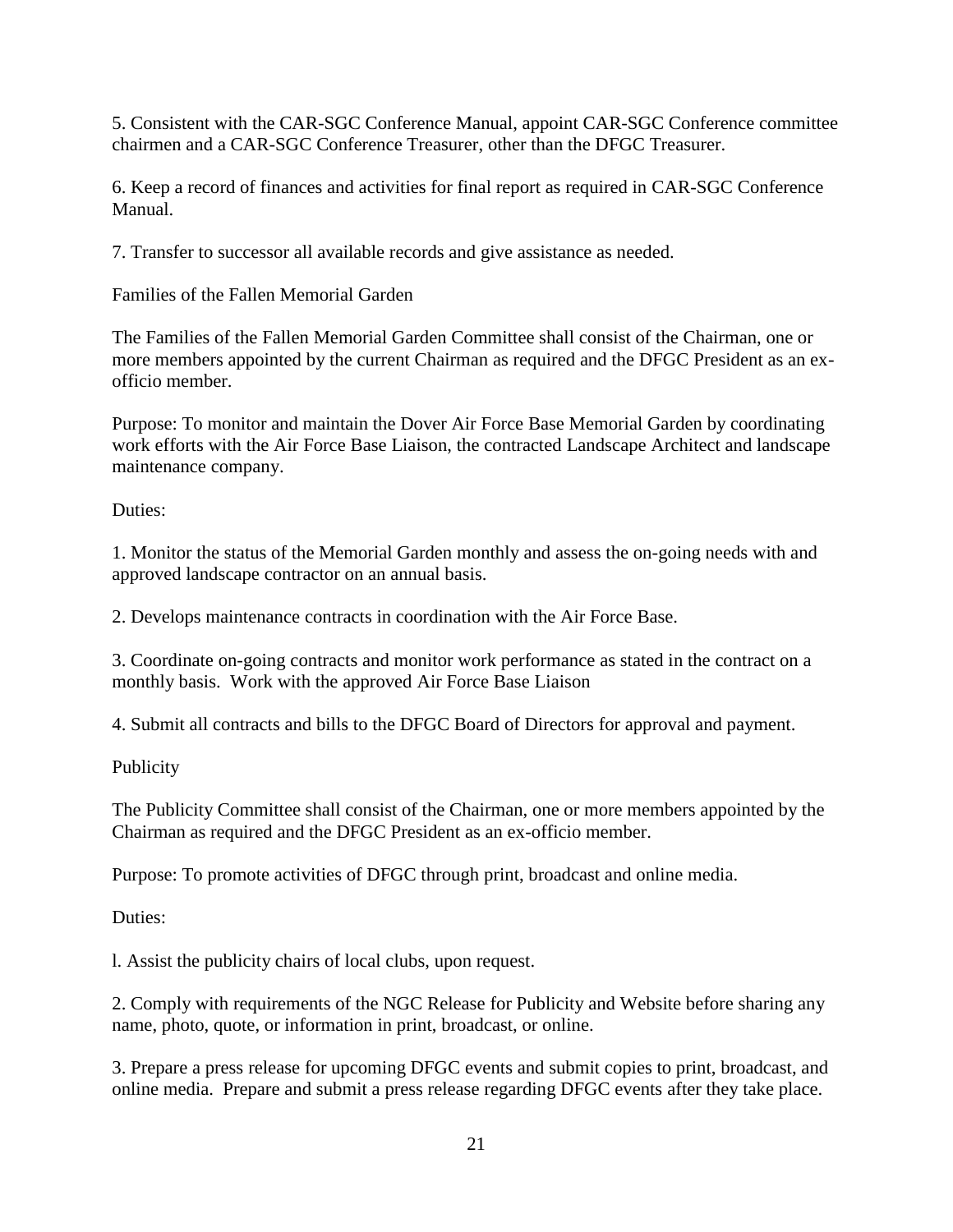4. Arrange interviews with media representative as need arises.

5. Maintain a hard-copy and digital record of publicity committee activities and results.

6. Prepare a biennial report for DFGC and the file.

7. Transfer to successor all available records and give assistance as needed.

Review Committee

The Review Committee shall consist of the Chairman and two (2) DFGC members. The Review Committee Chairman should have DFGC Board experience. This Committee Chairman and members shall be appointed by the DFGC President with the approval of the Executive Committee.

Purpose: To review and validate the Treasurer's books and all annual federal/state tax filings.

Duties:

1. Meet at the call of the Chairman in odd numbered years to review DFGC books of account and tax filings.

2. Review the form of the DFGC books of account and all records of income and expenditure.

3. Confirm appropriate vouchers or receipts for all expenditures

4. Review tax filings for accuracy and timeliness

5. Provide a report upon conclusion of the review to the President and Board of Directors

#### DFGC REPRESENTATIVES

The Board of Directors may authorize DFGC representation and membership to other organizations with similar DFGC goals and purposes. The President may represent DFGC in such organizations or may appoint a DFGC representative.

Memberships and representation shall be reviewed annually in May by the Board of Directors. Where memberships and representation are no longer current or required for DFGC purposes, the Board of Directors may cancel such membership and representation by a two-third vote.

Delaware Center For Horticulture (DCH)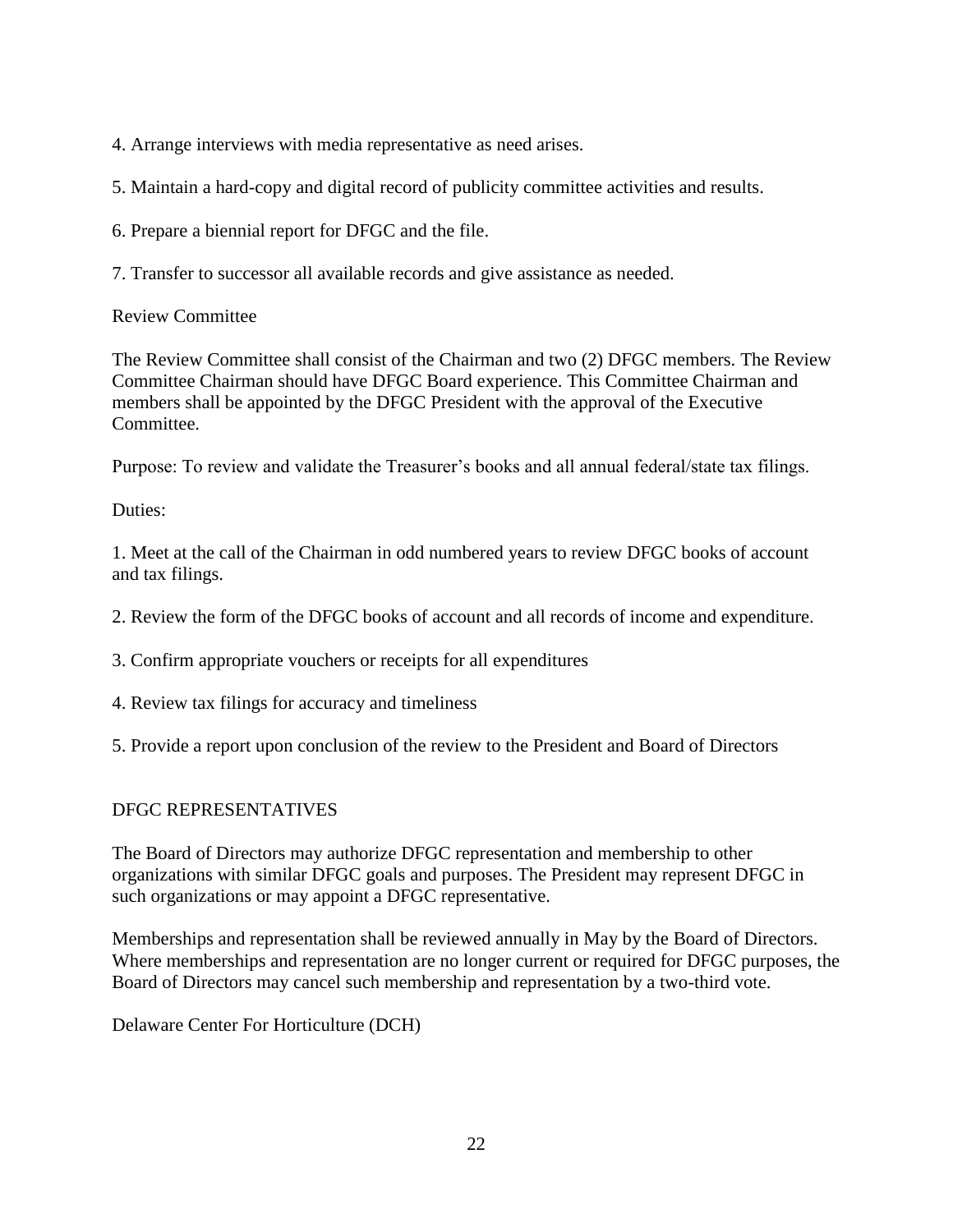The DCH Board representative shall be the current DFGC President and/or an alternate representative appointed by the DFGC President. Any appointed alternate representative shall be a member of the DFGC and may be a member of the DCH.

Purpose: To represent the DFGC at the Delaware Center for Horticulture and to promote and publicize the activities of DCH.

Duties:

1. Represent DFGC at DCH Board meetings and share DFGC news and information.

2. Report to the DFGC about the activities of the DCH and encourage participation.

3. Prepare a biennial report for the DFGC and file.

4. Transfer to successor all available records and give assistance as needed.

Delaware Judges Council (DJC)

The DJC representative may be the elected Council Chairman or other DFGC DJC member.

Purpose: To represent the DFGC at the DJC, to encourage and promote DJC and Club Flower Shows; to actively participate with clubs if requested; and to promote design and horticulture knowledge.

Duties:

1. Represent DFGC at DJC meetings and share DFGC news and information with DJC.

2. Report to the DFGC about the activities of the DJC and encourage participation.

3. Cooperate with DFGC in sponsoring workshops, programs, flower shows and communicating any other related design, horticulture or judging information.

4. Prepare a biennial report for the DFGC and file.

5. Transfer to successor all available records and give assistance as needed.

Delaware Nature Society (DNS)

The DNS representative shall be appointed by the DFGC President.

Purpose: To represent the DFGC at DNS meetings and to promote and publicize activities of the DNS.

Duties: